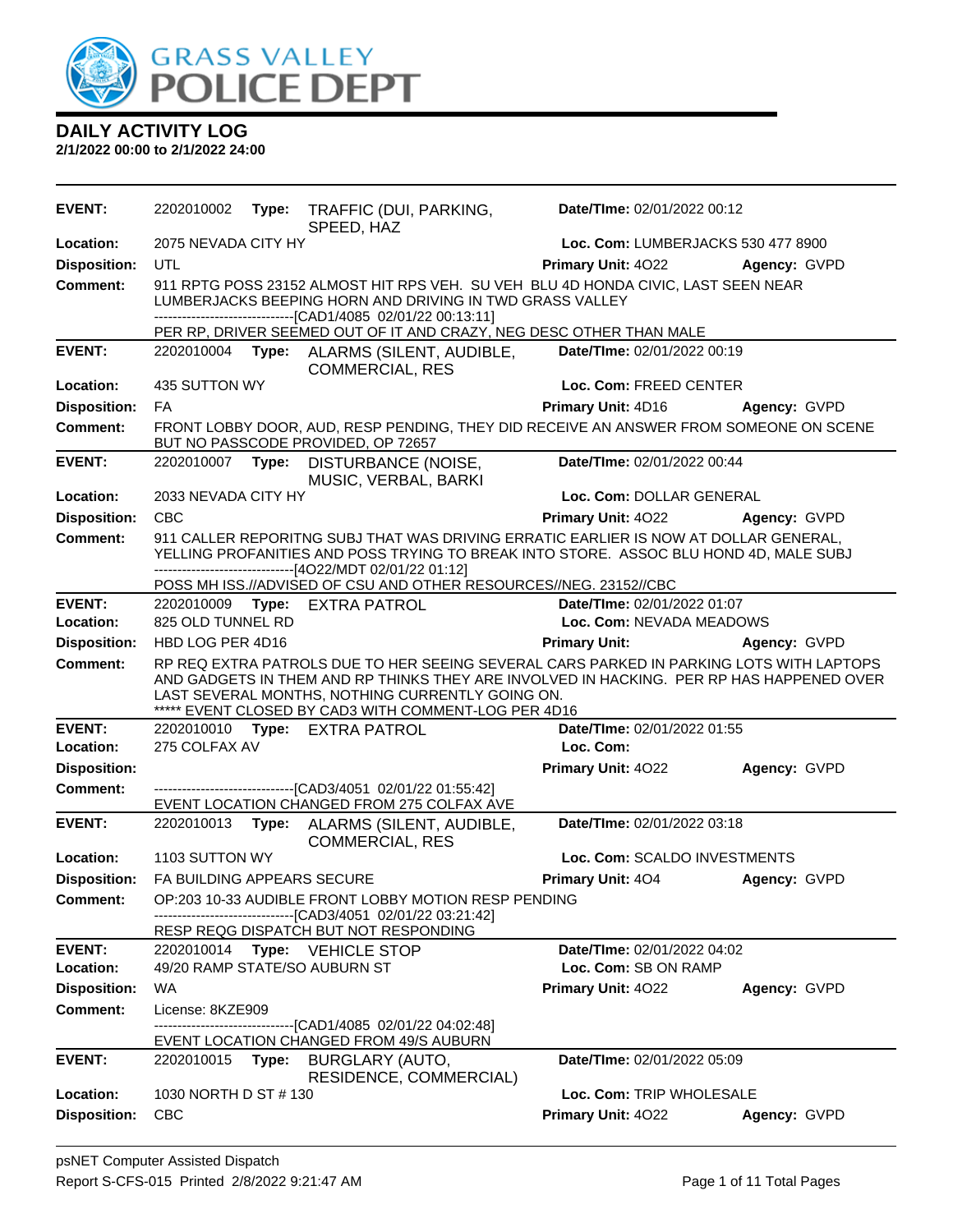

| <b>Comment:</b>            | 911 RPTG 459 IN PROGRESS                                |                                                                                                                                                                                       |                                          |              |
|----------------------------|---------------------------------------------------------|---------------------------------------------------------------------------------------------------------------------------------------------------------------------------------------|------------------------------------------|--------------|
|                            | RP SEES 5 SUBJS                                         | --------------------------[CAD3/4051_02/01/22 05:09:39]                                                                                                                               |                                          |              |
|                            |                                                         | --------------------------------[CAD3/4051 02/01/22 05:10:05]<br>SUBJS BROKE DOWN FRONT DOOR AND ARE INSIDE CURRENTLY<br>-------------------------------[CAD3/4051 02/01/22 05:10:15] |                                          |              |
|                            | RP IS WATCHING ON CAMERA                                |                                                                                                                                                                                       |                                          |              |
|                            |                                                         | -------------------------------[CAD3/4051 02/01/22 05:10:42]<br>RP DOESNT CURRENTLY SEE THE SUBJS BUT FRONT DOOR STILL OPEN                                                           |                                          |              |
|                            |                                                         | -------------------------------[CAD3/4051 02/01/22 05:10:53]<br>RP DOESNT BELIEVE THERE IS AN ASSOCIATED VEH                                                                          |                                          |              |
|                            | WHI RV POSS ASSOCIATED                                  | -------------------------------[CAD3/4051 02/01/22 05:12:51]                                                                                                                          |                                          |              |
|                            |                                                         | -------------------------[CAD3/4051_02/01/22 05:16:32]<br>EVENT LOCATION CHANGED FROM 1030 SUTTON WY 130 GV<br>------------------------------[CAD3/4051 02/01/22 05:16:52]            |                                          |              |
|                            |                                                         | RP CHANGED ADDRESS AND ITS NOW IN SACRAMENTO- XFERRED TO SAC POLICE DEPT                                                                                                              |                                          |              |
| <b>EVENT:</b>              | 2202010019 Type: 911 UNKNOWN                            | (HANGUPS, ABAN'S)                                                                                                                                                                     | Date/TIme: 02/01/2022 05:28              |              |
| Location:                  | LAT: 39.21891700 LONG: -121.052427                      |                                                                                                                                                                                       | Loc. Com:                                |              |
| <b>Disposition:</b>        | <b>HBD</b>                                              |                                                                                                                                                                                       | <b>Primary Unit:</b>                     | Agency: GVPD |
| Comment:                   |                                                         | 911 OPEN LINE, NOTHING SUS HEARD, POSS TV OR DRIVING.<br>-------------------------------[CAD1/4085 02/01/22 05:29:13]                                                                 |                                          |              |
|                            | ON CALLBACK, LEFT MSG<br>***** EVENT CLOSED BY CAD1     |                                                                                                                                                                                       |                                          |              |
| <b>EVENT:</b>              |                                                         | 2202010020 Type: ALARMS (SILENT, AUDIBLE,<br><b>COMMERCIAL, RES</b>                                                                                                                   | Date/TIme: 02/01/2022 05:37              |              |
| Location:                  | 205 S CHURCH ST                                         |                                                                                                                                                                                       | Loc. Com: CHASE 530 274 3030             |              |
| <b>Disposition:</b>        |                                                         | CBC CONTRACTORS WITH WORKORDER AND                                                                                                                                                    | Primary Unit: 4022                       | Agency: GVPD |
| <b>Comment:</b>            | <b>KEYS</b>                                             | OP:ROBERT 10-33 AUDIBLE SAFE DEPOSIT VALULT AREA MOTION, LOBBY MOTION, AND SOUTH ENTRY<br>DOOR. LOOKS LIKE UNAUTHORIZED CONTRACTORS ON SITE BUT UNABLE TO VERIFY. RESP PENDING        |                                          |              |
| <b>EVENT:</b>              | 2202010023                                              | Type: ALARMS (SILENT, AUDIBLE,<br><b>COMMERCIAL, RES</b>                                                                                                                              | Date/TIme: 02/01/2022 06:34              |              |
| Location:                  | 434 COLFAX AV                                           |                                                                                                                                                                                       | Loc. Com: NEVADA COUNTY PETS IN NEED     |              |
| <b>Disposition:</b>        | CBC LOG PER 4022 VIA AM                                 |                                                                                                                                                                                       | <b>Primary Unit: 4022</b>                | Agency: GVPD |
| <b>Comment:</b>            |                                                         | FRONT DOOR, AUD, RESP PENDING, OP LISA                                                                                                                                                |                                          |              |
| <b>EVENT:</b>              | 2202010024<br>Type:                                     | ANIMALS (ABUSE, LOOSE,<br>FOUND, INJURED)                                                                                                                                             | Date/TIme: 02/01/2022 07:33              |              |
| Location:                  | 126 IDAHO MARYLAND RD                                   |                                                                                                                                                                                       | Loc. Com: RIEBES 530 273 4000            |              |
| Disposition: CBC           |                                                         |                                                                                                                                                                                       | <b>Primary Unit: 4Z32 Agency: GVPD</b>   |              |
| Comment:                   | STORE AND REQ PICKUP                                    | RP REPORITNG A BLK MALE PITBULL WANDERED INTO STORE. RP IS TRYING TO KEEP DOG CONTAINED IN<br>-------------------------------[CAD3/3980 02/01/22 07:56:54]                            |                                          |              |
|                            | 4Z32 ADVISED                                            |                                                                                                                                                                                       |                                          |              |
| <b>EVENT:</b><br>Location: | 2202010030 Type: FIRE<br>IDAHO MARYLAND RD/BRUNSWICK RD |                                                                                                                                                                                       | Date/TIme: 02/01/2022 08:06<br>Loc. Com: |              |
| <b>Disposition:</b>        | <b>HBD</b>                                              |                                                                                                                                                                                       | <b>Primary Unit:</b>                     | Agency: GVPD |
| <b>Comment:</b>            |                                                         | PER 1S10/ TREE ON POWER LINES/ WEST SIDE                                                                                                                                              |                                          |              |
|                            | 1/2 MILE IN                                             | ------------------------------[CAD1/4074_02/01/22_08:07:07]                                                                                                                           |                                          |              |
|                            | 10-39 CALFIRE<br>***** EVENT CLOSED BY CAD3             |                                                                                                                                                                                       |                                          |              |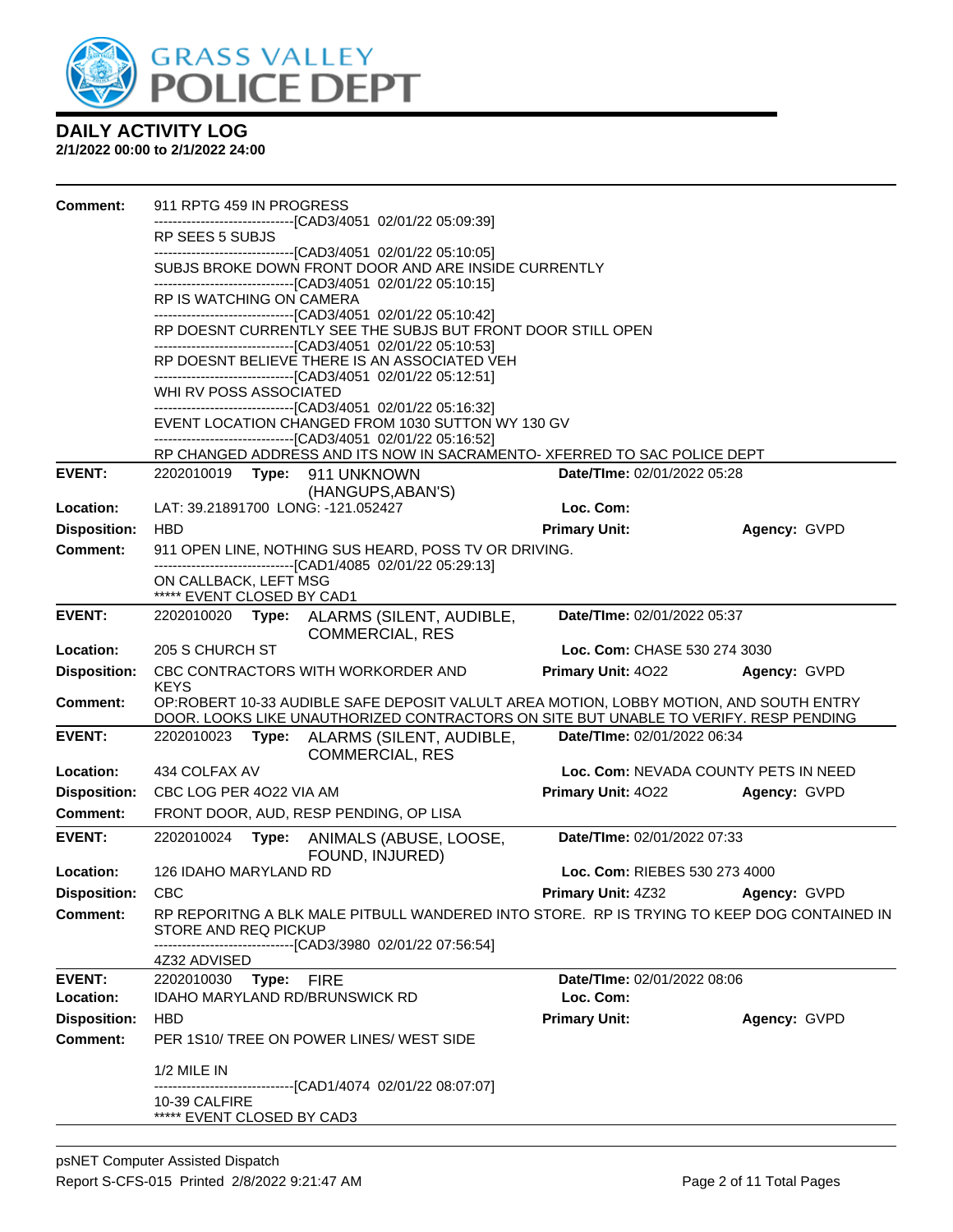

| <b>EVENT:</b>                               | 2202010032                                                                    |       | Type: COMMUNITY POLICING<br><b>ACTION</b>                                                                                                                                                                                                                                                                                                                                 | Date/TIme: 02/01/2022 08:10                 |                                                          |
|---------------------------------------------|-------------------------------------------------------------------------------|-------|---------------------------------------------------------------------------------------------------------------------------------------------------------------------------------------------------------------------------------------------------------------------------------------------------------------------------------------------------------------------------|---------------------------------------------|----------------------------------------------------------|
| <b>Disposition:</b><br><b>Comment:</b>      | <b>CBC</b>                                                                    |       |                                                                                                                                                                                                                                                                                                                                                                           | Primary Unit: 402                           | Agency: GVPD                                             |
| <b>EVENT:</b>                               | 2202010034                                                                    | Type: | <b>COMMUNITY POLICING</b><br><b>ACTION</b>                                                                                                                                                                                                                                                                                                                                | Date/TIme: 02/01/2022 08:31                 |                                                          |
| <b>Disposition:</b><br><b>Comment:</b>      | <b>CBC</b>                                                                    |       |                                                                                                                                                                                                                                                                                                                                                                           | Primary Unit: 402                           | Agency: GVPD                                             |
| <b>EVENT:</b><br>Location:                  | SO CHURCH ST/DALTON ST                                                        |       | 2202010038 Type: VEH CITES, VIN, TOWS, DUI                                                                                                                                                                                                                                                                                                                                | Date/TIme: 02/01/2022 08:49<br>Loc. Com:    |                                                          |
| <b>Disposition:</b><br><b>Comment:</b>      | CBC PARTY HAS AAA ENROUTE<br>OW 1126                                          |       | -------------------------------[CAD3/3980 02/01/22 08:50:00]<br>EVENT LOCATION CHANGED FROM S CHURCH / DALTON                                                                                                                                                                                                                                                             | Primary Unit: 4R6                           | Agency: GVPD                                             |
| <b>EVENT:</b>                               |                                                                               |       | 2202010040 Type: COMMUNITY POLICING<br><b>ACTION</b>                                                                                                                                                                                                                                                                                                                      | Date/TIme: 02/01/2022 08:59                 |                                                          |
| <b>Disposition:</b><br><b>Comment:</b>      | <b>CBC</b>                                                                    |       |                                                                                                                                                                                                                                                                                                                                                                           | <b>Primary Unit: 402</b>                    | Agency: GVPD                                             |
| <b>EVENT:</b><br>Location:                  | 2202010044<br><b>1150 E MAIN ST</b>                                           | Type: | <b>GRAND THEFT AUTO</b>                                                                                                                                                                                                                                                                                                                                                   | Date/TIme: 02/01/2022 09:16<br><b>UHAUL</b> | Loc. Com: SIERRA AUTOMOTIVE CENTER &                     |
| <b>Disposition:</b><br>Case No:<br>Comment: | <b>RPT</b><br>G2200282<br>1 DAY RENTAL ON 12/17/2021<br>VEH ENTERED AS STOLEN |       | RP REQ TO RPT UHAUL THAT HAS BEEN OUTSTANDING FOR 2.5 WEEKS.<br>-------------------------------[CAD3/3980 02/01/22 09:55:40]<br>ISSUED CASE# G2200282 FOR AGENCY GVPD by UNIT 4O15<br>-------------------------------[CAD1/4074 02/01/22 10:32:46]<br>VEH DESC AS 15FT BOX TRUCK UHAUL TAG# ON BOX DC3019H<br>------------------------------[CAD1/4074 02/01/22 10:41:23] | Primary Unit: 4015                          | Agency: GVPD                                             |
|                                             | FCN/3702203201902<br><b>BOLO ISSUED</b><br>RECOVERY MADE                      |       | -------------------------------[CAD1/4074 02/01/22 10:43:16]<br>-------------------------------[CAD1/4074_02/01/22 12:25:07]                                                                                                                                                                                                                                              |                                             |                                                          |
| <b>EVENT:</b>                               |                                                                               |       | 2202010046    Type: ALL OTHERS                                                                                                                                                                                                                                                                                                                                            | Date/TIme: 02/01/2022 09:27                 |                                                          |
| Location:<br><b>Disposition:</b>            | 129 S AUBURN ST<br><b>RPT</b>                                                 |       |                                                                                                                                                                                                                                                                                                                                                                           | <b>Primary Unit: 4S4</b>                    | Loc. Com: GRASS VALLEY POLICE DEPARTMENT<br>Agency: GVPD |
| Case No:                                    | G2200268                                                                      |       |                                                                                                                                                                                                                                                                                                                                                                           |                                             |                                                          |
| Comment:                                    | <b>ONLINE RPTS</b>                                                            |       | -------------------------------[CAD1/4074_02/01/22 09:28:11]<br>EVENT LOCATION CHANGED FROM GVPD<br>-------------------------------[CAD1/4074 02/01/22 09:28:59]<br>ISSUED CASE# G2200268-G2200281 FOR GVPD by UNIT 4S4                                                                                                                                                   |                                             |                                                          |
| <b>EVENT:</b><br>Location:                  | 129 S AUBURN ST                                                               |       | 2202010046    Type: ALL OTHERS                                                                                                                                                                                                                                                                                                                                            | Date/TIme: 02/01/2022 09:27                 | Loc. Com: GRASS VALLEY POLICE DEPARTMENT                 |
| <b>Disposition:</b><br>Case No:             | <b>RPT</b><br>G2200269                                                        |       |                                                                                                                                                                                                                                                                                                                                                                           | <b>Primary Unit: 4S4</b>                    | Agency: GVPD                                             |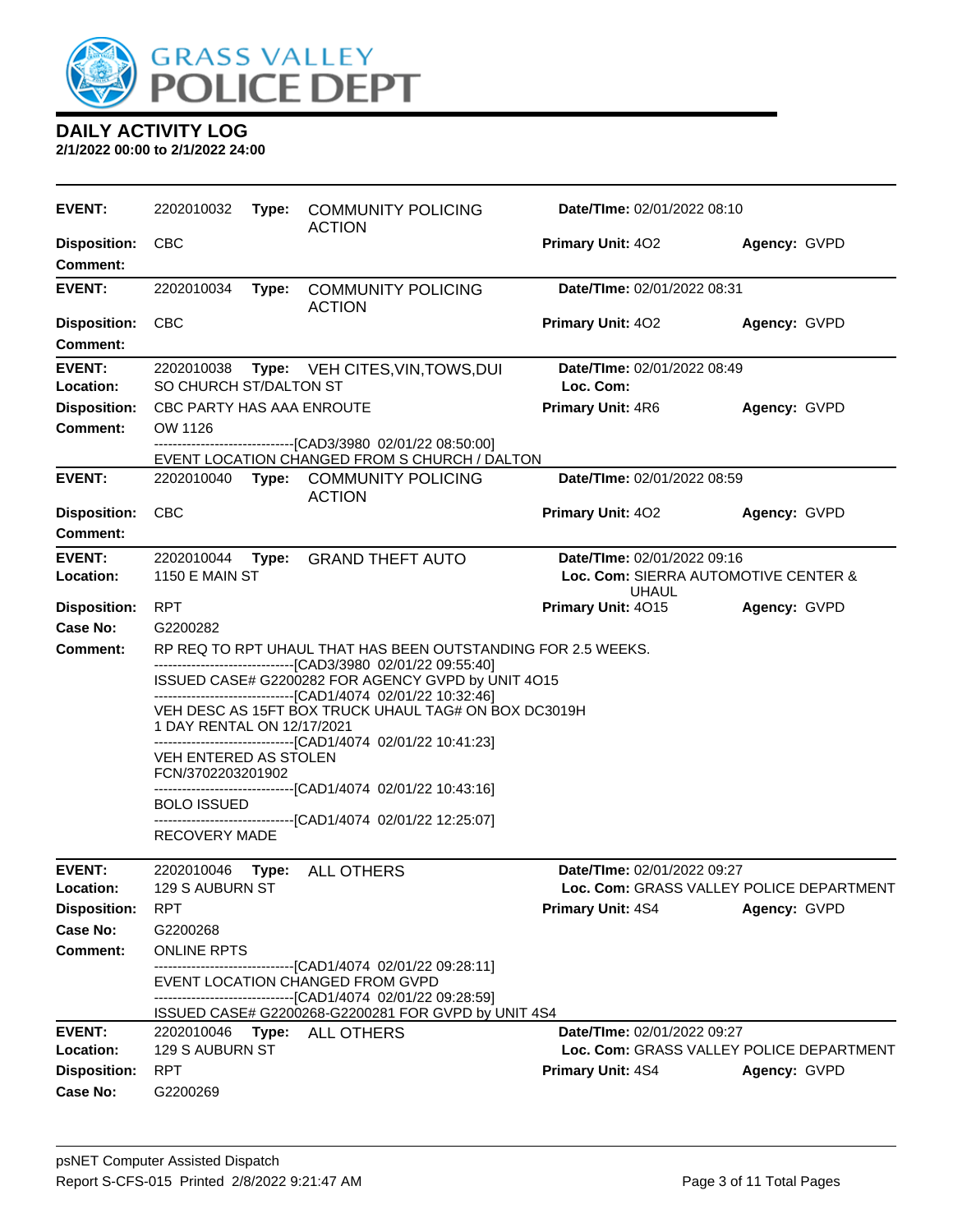

| <b>Comment:</b>            | <b>ONLINE RPTS</b>                                                                                                  |                             |                                          |
|----------------------------|---------------------------------------------------------------------------------------------------------------------|-----------------------------|------------------------------------------|
|                            | ------------------------------[CAD1/4074_02/01/22 09:28:11]<br>EVENT LOCATION CHANGED FROM GVPD                     |                             |                                          |
|                            | -------------------------------[CAD1/4074 02/01/22 09:28:59]                                                        |                             |                                          |
|                            | ISSUED CASE# G2200268-G2200281 FOR GVPD by UNIT 4S4                                                                 |                             |                                          |
| <b>EVENT:</b>              | 2202010046 Type: ALL OTHERS                                                                                         | Date/TIme: 02/01/2022 09:27 |                                          |
| Location:                  | 129 S AUBURN ST                                                                                                     |                             | Loc. Com: GRASS VALLEY POLICE DEPARTMENT |
| <b>Disposition:</b>        | <b>RPT</b>                                                                                                          | <b>Primary Unit: 4S4</b>    | Agency: GVPD                             |
| Case No:                   | G2200270                                                                                                            |                             |                                          |
| <b>Comment:</b>            | <b>ONLINE RPTS</b><br>-------------------------------[CAD1/4074 02/01/22 09:28:11]                                  |                             |                                          |
|                            | EVENT LOCATION CHANGED FROM GVPD                                                                                    |                             |                                          |
|                            | ------------------------------[CAD1/4074 02/01/22 09:28:59]                                                         |                             |                                          |
| <b>EVENT:</b>              | ISSUED CASE# G2200268-G2200281 FOR GVPD by UNIT 4S4                                                                 | Date/TIme: 02/01/2022 09:27 |                                          |
| Location:                  | 2202010046    Type: ALL OTHERS<br>129 S AUBURN ST                                                                   |                             | Loc. Com: GRASS VALLEY POLICE DEPARTMENT |
| <b>Disposition:</b>        | <b>RPT</b>                                                                                                          | <b>Primary Unit: 4S4</b>    | Agency: GVPD                             |
| Case No:                   | G2200271                                                                                                            |                             |                                          |
| <b>Comment:</b>            | <b>ONLINE RPTS</b>                                                                                                  |                             |                                          |
|                            | ---------------------------------[CAD1/4074_02/01/22 09:28:11]                                                      |                             |                                          |
|                            | EVENT LOCATION CHANGED FROM GVPD                                                                                    |                             |                                          |
|                            | -------------------------------[CAD1/4074 02/01/22 09:28:59]<br>ISSUED CASE# G2200268-G2200281 FOR GVPD by UNIT 4S4 |                             |                                          |
| <b>EVENT:</b>              | 2202010046    Type: ALL OTHERS                                                                                      | Date/TIme: 02/01/2022 09:27 |                                          |
| Location:                  | 129 S AUBURN ST                                                                                                     |                             | Loc. Com: GRASS VALLEY POLICE DEPARTMENT |
| <b>Disposition:</b>        | <b>RPT</b>                                                                                                          | <b>Primary Unit: 4S4</b>    | Agency: GVPD                             |
| Case No:                   | G2200272                                                                                                            |                             |                                          |
| Comment:                   | <b>ONLINE RPTS</b>                                                                                                  |                             |                                          |
|                            | ------------------------------[CAD1/4074 02/01/22 09:28:11]<br>EVENT LOCATION CHANGED FROM GVPD                     |                             |                                          |
|                            | -------------------------------[CAD1/4074 02/01/22 09:28:59]                                                        |                             |                                          |
|                            | ISSUED CASE# G2200268-G2200281 FOR GVPD by UNIT 4S4                                                                 |                             |                                          |
| <b>EVENT:</b><br>Location: | 2202010046    Type: ALL OTHERS<br>129 S AUBURN ST                                                                   | Date/TIme: 02/01/2022 09:27 | Loc. Com: GRASS VALLEY POLICE DEPARTMENT |
| <b>Disposition:</b>        | <b>RPT</b>                                                                                                          | <b>Primary Unit: 4S4</b>    | Agency: GVPD                             |
| Case No:                   | G2200273                                                                                                            |                             |                                          |
| Comment:                   | <b>ONLINE RPTS</b>                                                                                                  |                             |                                          |
|                            | -------------------------------[CAD1/4074 02/01/22 09:28:11]                                                        |                             |                                          |
|                            | EVENT LOCATION CHANGED FROM GVPD                                                                                    |                             |                                          |
|                            | -------------------------------[CAD1/4074 02/01/22 09:28:59]<br>ISSUED CASE# G2200268-G2200281 FOR GVPD by UNIT 4S4 |                             |                                          |
| <b>EVENT:</b>              | 2202010046<br>ALL OTHERS<br>Type:                                                                                   | Date/TIme: 02/01/2022 09:27 |                                          |
| Location:                  | 129 S AUBURN ST                                                                                                     |                             | Loc. Com: GRASS VALLEY POLICE DEPARTMENT |
| <b>Disposition:</b>        | <b>RPT</b>                                                                                                          | <b>Primary Unit: 4S4</b>    | Agency: GVPD                             |
| Case No:                   | G2200274                                                                                                            |                             |                                          |
| Comment:                   | <b>ONLINE RPTS</b>                                                                                                  |                             |                                          |
|                            | --------------------[CAD1/4074_02/01/22 09:28:11]<br>EVENT LOCATION CHANGED FROM GVPD                               |                             |                                          |
|                            | ------------------------------[CAD1/4074_02/01/22 09:28:59]                                                         |                             |                                          |
|                            | ISSUED CASE# G2200268-G2200281 FOR GVPD by UNIT 4S4                                                                 |                             |                                          |
| <b>EVENT:</b>              | 2202010046    Type: ALL OTHERS                                                                                      | Date/TIme: 02/01/2022 09:27 |                                          |
| Location:                  | 129 S AUBURN ST                                                                                                     |                             | Loc. Com: GRASS VALLEY POLICE DEPARTMENT |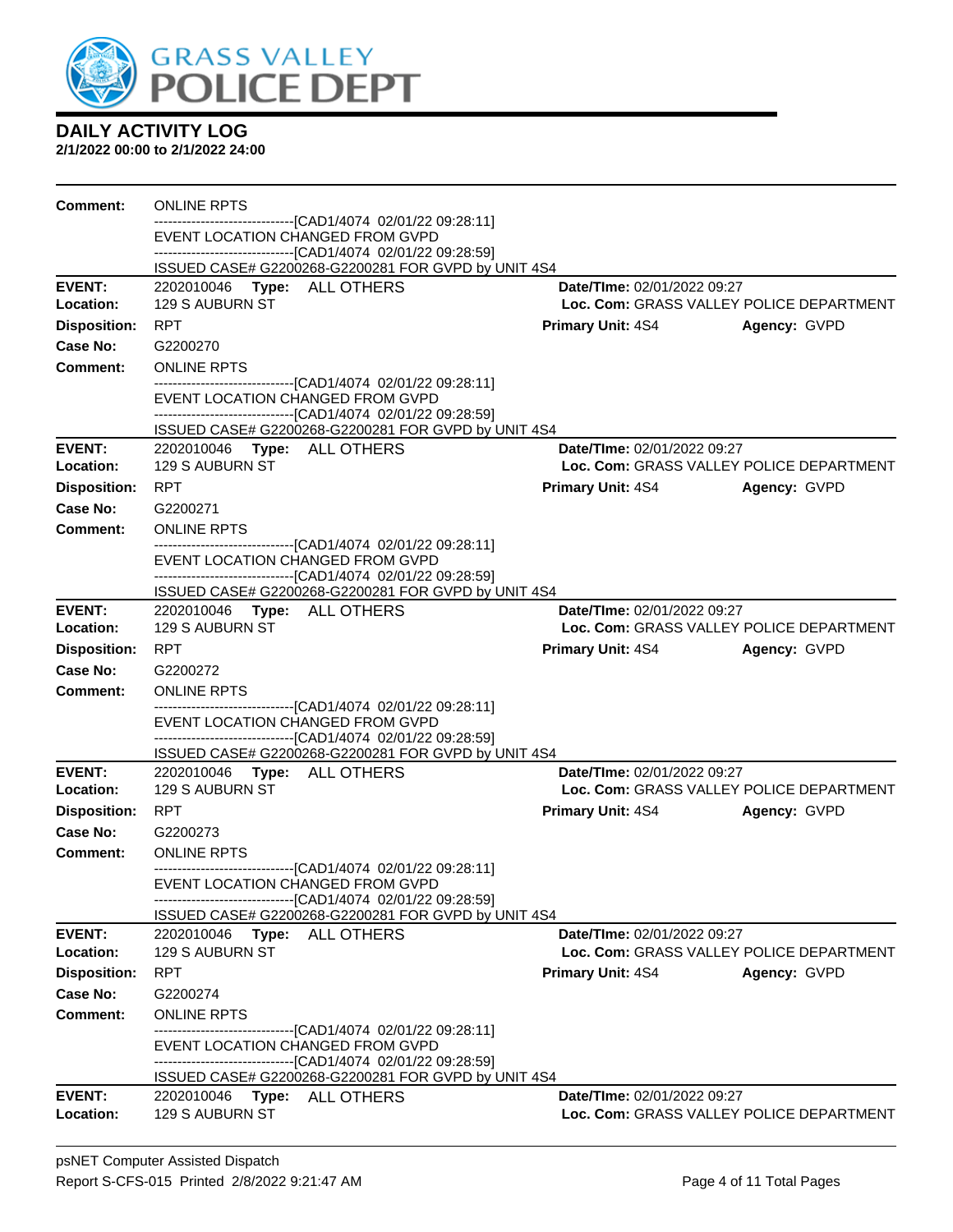

| <b>Disposition:</b>        | <b>RPT</b>                                        |                                                                                                    | <b>Primary Unit: 4S4</b>                                                | Agency: GVPD |
|----------------------------|---------------------------------------------------|----------------------------------------------------------------------------------------------------|-------------------------------------------------------------------------|--------------|
| Case No:                   | G2200275                                          |                                                                                                    |                                                                         |              |
| Comment:                   | <b>ONLINE RPTS</b>                                |                                                                                                    |                                                                         |              |
|                            |                                                   | -------------------------------[CAD1/4074 02/01/22 09:28:11]<br>EVENT LOCATION CHANGED FROM GVPD   |                                                                         |              |
|                            |                                                   | -------------------------------[CAD1/4074_02/01/22_09:28:59]                                       |                                                                         |              |
|                            |                                                   | ISSUED CASE# G2200268-G2200281 FOR GVPD by UNIT 4S4                                                |                                                                         |              |
| <b>EVENT:</b><br>Location: | 2202010046    Type: ALL OTHERS<br>129 S AUBURN ST |                                                                                                    | Date/TIme: 02/01/2022 09:27<br>Loc. Com: GRASS VALLEY POLICE DEPARTMENT |              |
| <b>Disposition:</b>        | <b>RPT</b>                                        |                                                                                                    | <b>Primary Unit: 4S4</b>                                                | Agency: GVPD |
| Case No:                   | G2200276                                          |                                                                                                    |                                                                         |              |
| Comment:                   | <b>ONLINE RPTS</b>                                |                                                                                                    |                                                                         |              |
|                            |                                                   | -------------------------------[CAD1/4074_02/01/22 09:28:11]                                       |                                                                         |              |
|                            |                                                   | EVENT LOCATION CHANGED FROM GVPD<br>---------------------------------[CAD1/4074 02/01/22 09:28:59] |                                                                         |              |
|                            |                                                   | ISSUED CASE# G2200268-G2200281 FOR GVPD by UNIT 4S4                                                |                                                                         |              |
| <b>EVENT:</b>              | 2202010046    Type: ALL OTHERS                    |                                                                                                    | Date/TIme: 02/01/2022 09:27                                             |              |
| Location:                  | 129 S AUBURN ST                                   |                                                                                                    | Loc. Com: GRASS VALLEY POLICE DEPARTMENT                                |              |
| <b>Disposition:</b>        | <b>RPT</b>                                        |                                                                                                    | <b>Primary Unit: 4S4</b>                                                | Agency: GVPD |
| Case No:                   | G2200277                                          |                                                                                                    |                                                                         |              |
| <b>Comment:</b>            | <b>ONLINE RPTS</b>                                | -------------------------------[CAD1/4074 02/01/22 09:28:11]                                       |                                                                         |              |
|                            |                                                   | EVENT LOCATION CHANGED FROM GVPD                                                                   |                                                                         |              |
|                            |                                                   | -------------------------------[CAD1/4074 02/01/22 09:28:59]                                       |                                                                         |              |
| <b>EVENT:</b>              | 2202010046    Type: ALL OTHERS                    | ISSUED CASE# G2200268-G2200281 FOR GVPD by UNIT 4S4                                                | Date/TIme: 02/01/2022 09:27                                             |              |
| Location:                  | 129 S AUBURN ST                                   |                                                                                                    | Loc. Com: GRASS VALLEY POLICE DEPARTMENT                                |              |
| <b>Disposition:</b>        | <b>RPT</b>                                        |                                                                                                    | <b>Primary Unit: 4S4</b>                                                | Agency: GVPD |
| Case No:                   | G2200278                                          |                                                                                                    |                                                                         |              |
| Comment:                   | <b>ONLINE RPTS</b>                                |                                                                                                    |                                                                         |              |
|                            |                                                   | -------------------------------[CAD1/4074 02/01/22 09:28:11]<br>EVENT LOCATION CHANGED FROM GVPD   |                                                                         |              |
|                            |                                                   | ------------------------------[CAD1/4074 02/01/22 09:28:59]                                        |                                                                         |              |
|                            |                                                   | ISSUED CASE# G2200268-G2200281 FOR GVPD by UNIT 4S4                                                |                                                                         |              |
| <b>EVENT:</b><br>Location: | 2202010046    Type: ALL OTHERS<br>129 S AUBURN ST |                                                                                                    | Date/TIme: 02/01/2022 09:27<br>Loc. Com: GRASS VALLEY POLICE DEPARTMENT |              |
| <b>Disposition:</b>        | <b>RPT</b>                                        |                                                                                                    | <b>Primary Unit: 4S4</b>                                                | Agency: GVPD |
| Case No:                   | G2200279                                          |                                                                                                    |                                                                         |              |
| <b>Comment:</b>            | <b>ONLINE RPTS</b>                                |                                                                                                    |                                                                         |              |
|                            |                                                   | ------------------------[CAD1/4074_02/01/22 09:28:11]                                              |                                                                         |              |
|                            |                                                   | EVENT LOCATION CHANGED FROM GVPD<br>-------------------------------[CAD1/4074 02/01/22 09:28:59]   |                                                                         |              |
|                            |                                                   | ISSUED CASE# G2200268-G2200281 FOR GVPD by UNIT 4S4                                                |                                                                         |              |
| <b>EVENT:</b>              | 2202010046                                        | Type: ALL OTHERS                                                                                   | <b>Date/TIme: 02/01/2022 09:27</b>                                      |              |
| Location:                  | 129 S AUBURN ST                                   |                                                                                                    | Loc. Com: GRASS VALLEY POLICE DEPARTMENT                                |              |
| <b>Disposition:</b>        | <b>RPT</b>                                        |                                                                                                    | <b>Primary Unit: 4S4</b>                                                | Agency: GVPD |
| Case No:                   | G2200280                                          |                                                                                                    |                                                                         |              |
| Comment:                   | <b>ONLINE RPTS</b>                                | ---------------------------------[CAD1/4074 02/01/22 09:28:11]                                     |                                                                         |              |
|                            |                                                   | EVENT LOCATION CHANGED FROM GVPD                                                                   |                                                                         |              |
|                            |                                                   | ----------------------------[CAD1/4074_02/01/22 09:28:59]                                          |                                                                         |              |
|                            |                                                   | ISSUED CASE# G2200268-G2200281 FOR GVPD by UNIT 4S4                                                |                                                                         |              |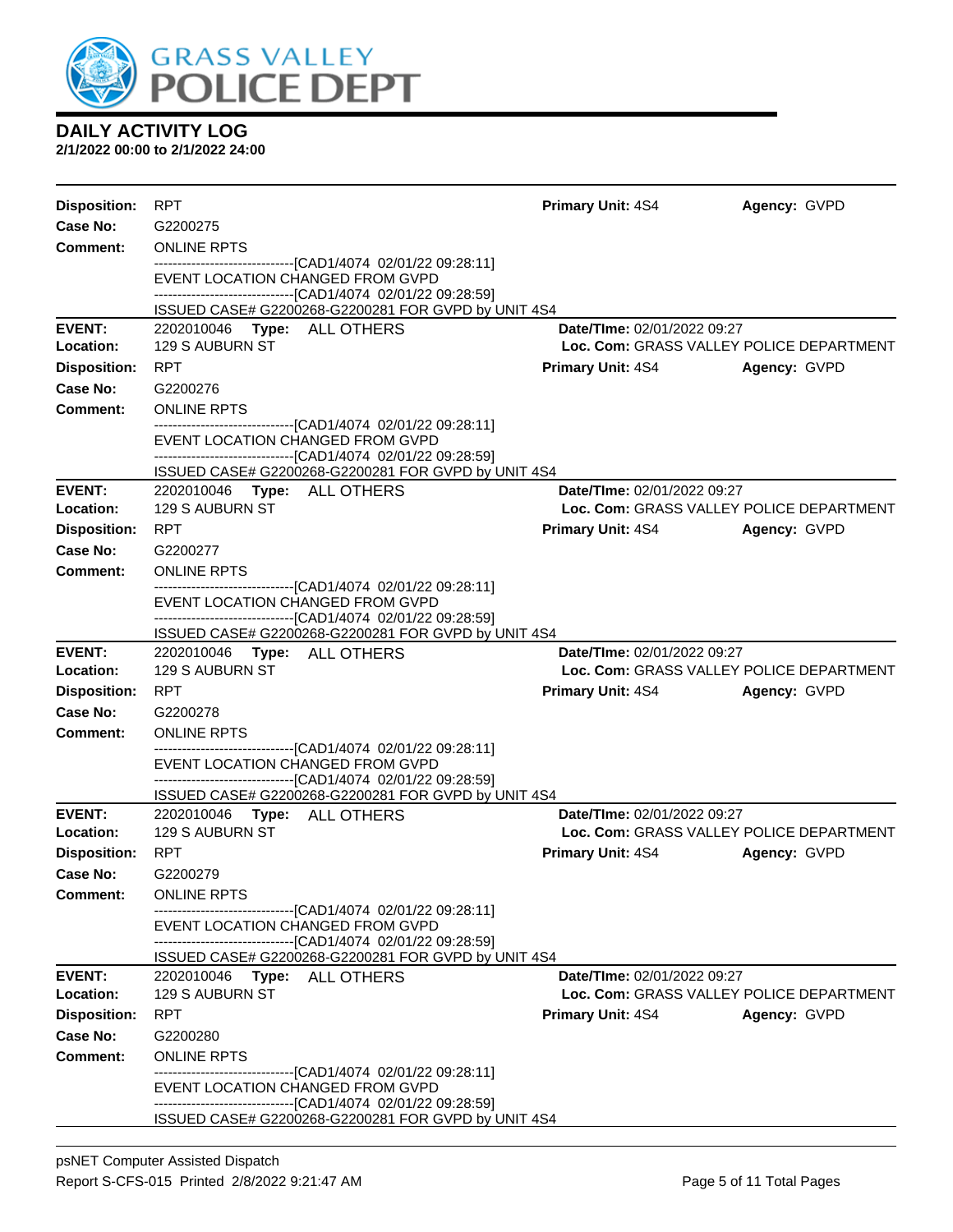

| EVENT:<br>Location:        | 2202010046 Type: ALL OTHERS<br>129 S AUBURN ST                                                          |                                                                                                                                                                                                                                                                    | Date/TIme: 02/01/2022 09:27                          | Loc. Com: GRASS VALLEY POLICE DEPARTMENT  |
|----------------------------|---------------------------------------------------------------------------------------------------------|--------------------------------------------------------------------------------------------------------------------------------------------------------------------------------------------------------------------------------------------------------------------|------------------------------------------------------|-------------------------------------------|
| <b>Disposition:</b>        | RPT                                                                                                     |                                                                                                                                                                                                                                                                    | <b>Primary Unit: 4S4</b>                             | Agency: GVPD                              |
| Case No:                   | G2200281                                                                                                |                                                                                                                                                                                                                                                                    |                                                      |                                           |
| Comment:                   | <b>ONLINE RPTS</b>                                                                                      |                                                                                                                                                                                                                                                                    |                                                      |                                           |
|                            | --------------------------------[CAD1/4074 02/01/22 09:28:11]<br>EVENT LOCATION CHANGED FROM GVPD       |                                                                                                                                                                                                                                                                    |                                                      |                                           |
|                            | -------------------------------[CAD1/4074 02/01/22 09:28:59]                                            |                                                                                                                                                                                                                                                                    |                                                      |                                           |
| <b>EVENT:</b>              |                                                                                                         | ISSUED CASE# G2200268-G2200281 FOR GVPD by UNIT 4S4                                                                                                                                                                                                                | Date/TIme: 02/01/2022 09:29                          |                                           |
| Location:                  | 115 UNION JACK ST                                                                                       |                                                                                                                                                                                                                                                                    | Loc. Com:                                            |                                           |
| <b>Disposition:</b>        | <b>CBC</b>                                                                                              |                                                                                                                                                                                                                                                                    | <b>Primary Unit: 402</b>                             | Agency: GVPD                              |
| <b>Comment:</b>            | ABANDONED VEHICLE                                                                                       |                                                                                                                                                                                                                                                                    |                                                      |                                           |
|                            | -------------------------------[4O2/MDT 02/01/22 09:41]                                                 |                                                                                                                                                                                                                                                                    |                                                      |                                           |
|                            |                                                                                                         | LOCATED VEHICLE ON UNION JACK, PHONE MESSAGE LEFT W THE ROCBC W FOLLOW UP.                                                                                                                                                                                         |                                                      |                                           |
| <b>EVENT:</b>              | 2202010053 Type: 911 UNKNOWN                                                                            | (HANGUPS, ABAN'S)                                                                                                                                                                                                                                                  | Date/TIme: 02/01/2022 09:52                          |                                           |
| Location:                  | 2032 NEVADA CITY HY                                                                                     |                                                                                                                                                                                                                                                                    | 6105                                                 | Loc. Com: B C TRUE VALUE HARDWARE 530 723 |
| <b>Disposition:</b>        | <b>HBD</b>                                                                                              |                                                                                                                                                                                                                                                                    | <b>Primary Unit:</b>                                 | Agency: GVPD                              |
| <b>Comment:</b>            | 911 HANGUP                                                                                              |                                                                                                                                                                                                                                                                    |                                                      |                                           |
|                            | -------------------------------[CAD1/4074_02/01/22_09:53:55]<br>EMERGENCY<br>***** EVENT CLOSED BY CAD1 | MADE CTC WITH EMPLOYEE WHO ADV SHE THOUGHT EVERYTHING WAS C4. WILL CB IF THERE IS AN                                                                                                                                                                               |                                                      |                                           |
|                            |                                                                                                         |                                                                                                                                                                                                                                                                    |                                                      |                                           |
| <b>EVENT:</b>              | 2202010057 Type: TRAFFIC ACCIDENT                                                                       |                                                                                                                                                                                                                                                                    | Date/TIme: 02/01/2022 10:03                          |                                           |
| Location:                  | 1444 SEGSWORTH WY                                                                                       |                                                                                                                                                                                                                                                                    | Loc. Com: VALLEY COMMONS APARTMENTS<br><b>OFFICE</b> |                                           |
| <b>Disposition:</b>        | RPT REPORT TAKEN                                                                                        |                                                                                                                                                                                                                                                                    | <b>Primary Unit: 4R6</b>                             | Agency: GVPD                              |
| <b>Case No:</b>            | G2200283                                                                                                |                                                                                                                                                                                                                                                                    |                                                      |                                           |
| <b>Comment:</b>            |                                                                                                         | RP RPTG 11-82. RP IS IN A BLU VOLK SUPER BEETLE UNK LP. V. BLK SEDAN LP: 6USE872. RP ADV SUBJ<br>BACKED INTO HER AND REFUSED TO GIVE HER INFO BECAUS SHE DOES NOT HAVE DL OR INSURANCE.<br>OCC'D 20 AGO. RP IS GOING TO GO BACK OUT TO HER VEH AND WAIT FOR LE CTC |                                                      |                                           |
|                            | -------------------------------[CAD3/3980 02/01/22 10:20:57]                                            | ISSUED CASE# G2200283 FOR AGENCY GVPD by UNIT 4R6                                                                                                                                                                                                                  |                                                      |                                           |
| <b>EVENT:</b>              | 2202010063 Type: COMMUNITY POLICING                                                                     | <b>ACTION</b>                                                                                                                                                                                                                                                      | Date/TIme: 02/01/2022 10:21                          |                                           |
| <b>Disposition:</b>        | <b>CBC</b>                                                                                              |                                                                                                                                                                                                                                                                    | <b>Primary Unit: 402</b>                             | Agency: GVPD                              |
| Comment:                   |                                                                                                         |                                                                                                                                                                                                                                                                    |                                                      |                                           |
| <b>EVENT:</b>              | 2202010065<br>Type:                                                                                     | <b>TRESPASS</b>                                                                                                                                                                                                                                                    | Date/TIme: 02/01/2022 10:35                          |                                           |
| Location:                  | 867 SUTTON WY                                                                                           |                                                                                                                                                                                                                                                                    | Loc. Com: SAFEWAY                                    |                                           |
| <b>Disposition:</b>        | CBC MANAGER SIGNED 602 ORDER AGAINST<br><b>SUBJECT</b>                                                  |                                                                                                                                                                                                                                                                    | Primary Unit: 4R6                                    | Agency: GVPD                              |
| <b>Comment:</b>            | EVERYDAY AND IS ABOUT 603.                                                                              | RP RPTG TRANSIENT IS SLEEPING INF THE REAR EMERGENCY EXIT, THE RP WENT TO OPEN THE DOOR<br>THE TRANSIENT SLAMMED IT ON THE RPS HEAD. NEG INJURY. NEG DESC OTHER THEN HE IS THERE                                                                                   |                                                      |                                           |
| <b>EVENT:</b><br>Location: | 2202010073<br>Type: FOLLOWUP<br>RIDGE RD/ROUGH AND READY HY                                             |                                                                                                                                                                                                                                                                    | Date/TIme: 02/01/2022 11:14<br>Loc. Com:             |                                           |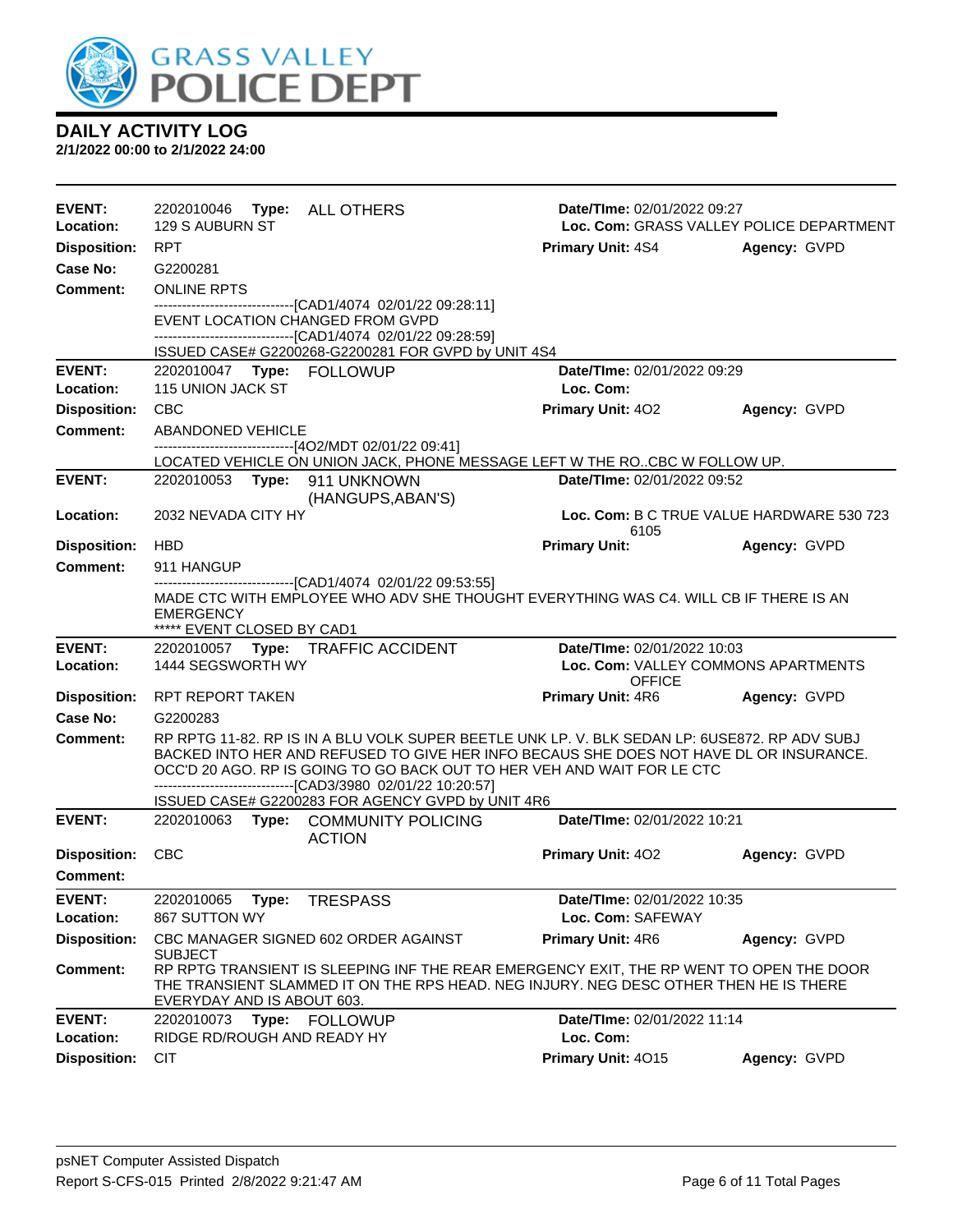

| Comment:                         | RP RPTG SHE JUST HEARD BOLO FOR 10851 UHAUL AND SEES ONE PARKED AT LISTED BUT CANT SEE A<br>LP. RP THINKS SUBJ ARE LIVING IN IT. MATCHES 10851 DESC.<br><b>FU</b>                                                |                                             |              |  |  |
|----------------------------------|------------------------------------------------------------------------------------------------------------------------------------------------------------------------------------------------------------------|---------------------------------------------|--------------|--|--|
|                                  | -------------------------------[CAD1/4074 02/01/22 11:14:42]<br>POSS RELATED TO GVPD CASE# G2200282                                                                                                              |                                             |              |  |  |
|                                  | -------------------------------[CAD3/3980 02/01/22 11:17:11]<br>EVENT CALL TYPE CHANGED FROM INFO                                                                                                                |                                             |              |  |  |
|                                  | -------------------------------[CAD3/3980 02/01/22 11:43:49]<br>TOW ASSIGNED-GOLD COUNTRY TOW, 1025 IDAHO MARYLAND DR, GRASS VALLEY, 5309555653,<br>-------------------------------[CAD1/4074 02/01/22 12:24:34] |                                             |              |  |  |
|                                  | VEH RECOVERY PLACED                                                                                                                                                                                              |                                             |              |  |  |
| <b>EVENT:</b>                    | (COUNTY/MUNICIPAL)                                                                                                                                                                                               | Date/TIme: 02/01/2022 11:20                 |              |  |  |
| Location:                        | 109 S SCHOOL ST                                                                                                                                                                                                  | Loc. Com: ELKS LODGE #538                   |              |  |  |
| <b>Disposition:</b>              | <b>CBC</b>                                                                                                                                                                                                       | <b>Primary Unit: 4023</b>                   | Agency: GVPD |  |  |
| <b>Comment:</b>                  | RP RPTG EARLIER HE ASKED A TRANSIENT THAT WAS SLEEPING BEHIND THE BUILDING TO LEAVE AND SU<br>CAUSED A 415V. RP REQG PERSONAL CTC TO SHOW OFFICER VIDEO.                                                         |                                             |              |  |  |
| <b>EVENT:</b>                    |                                                                                                                                                                                                                  | Date/TIme: 02/01/2022 11:41                 |              |  |  |
| Location:                        | <b>BRUNSWICK RD/PLAZA DR</b>                                                                                                                                                                                     | Loc. Com: TWD SUTTON                        |              |  |  |
| <b>Disposition:</b>              | <b>CBC INFO</b>                                                                                                                                                                                                  | <b>Primary Unit:</b>                        | Agency: GVPD |  |  |
| <b>Comment:</b>                  | RP RPTG SU WHO IS 10-12 LOCALLY FRANK FOR 594(B)(1) WAS JUST SEEN IN A SIL SMALL SUV. SEEN 5<br>AGO. REQ AREA CHECK AND 10-21.                                                                                   |                                             |              |  |  |
|                                  | RELATED TO NCSO CASE# 12200068<br>***** EVENT CLOSED BY CAD2 WITH COMMENT-INFO                                                                                                                                   |                                             |              |  |  |
| <b>EVENT:</b>                    |                                                                                                                                                                                                                  | Date/TIme: 02/01/2022 11:49                 |              |  |  |
| Location:                        | 692 FREEMAN LN # A                                                                                                                                                                                               | Loc. Com: RALEYS                            |              |  |  |
| <b>Disposition:</b>              | AST                                                                                                                                                                                                              | <b>Primary Unit: 402</b>                    | Agency: GVPD |  |  |
| <b>Case No:</b>                  | G2200284                                                                                                                                                                                                         |                                             |              |  |  |
|                                  | 602 ISSUE                                                                                                                                                                                                        |                                             |              |  |  |
| Comment:                         |                                                                                                                                                                                                                  |                                             |              |  |  |
|                                  | --------------------------------[CAD3/3980 02/01/22 11:49:59]                                                                                                                                                    |                                             |              |  |  |
|                                  | EVENT LOCATION CHANGED FROM RALEY<br>-------------------------------[CAD2/3925 02/01/22 12:42:28]                                                                                                                |                                             |              |  |  |
|                                  | ISSUED CASE# G2200284 FOR AGENCY GVPD by UNIT 4O23                                                                                                                                                               |                                             |              |  |  |
| <b>EVENT:</b>                    | 2202010085 Type: VEHICLE STOP                                                                                                                                                                                    | Date/TIme: 02/01/2022 12:10                 |              |  |  |
| Location:                        | UNION SQUARE LOT                                                                                                                                                                                                 | Loc. Com:                                   |              |  |  |
| <b>Disposition:</b>              | WA.                                                                                                                                                                                                              | <b>Primary Unit: 405</b>                    | Agency: GVPD |  |  |
| <b>Comment:</b>                  | License: 8SRY991<br>-------------------------------[CAD2/3925 02/01/22 12:11:39]                                                                                                                                 |                                             |              |  |  |
| <b>EVENT:</b>                    | EVENT LOCATION CHANGED FROM UNION SQUARE<br>2202010087<br>Type:<br><b>DRUGS (ANY NARCOTIC</b>                                                                                                                    | Date/TIme: 02/01/2022 12:16                 |              |  |  |
| Location:                        | <b>RELATED OFFENSE)</b><br>988 PLAZA DR                                                                                                                                                                          | Loc. Com: MARGARITAS RESTAURANT             |              |  |  |
| <b>Disposition:</b>              | <b>CBC PARTIES MOVING ALONG</b>                                                                                                                                                                                  | <b>Primary Unit: 4R6</b>                    | Agency: GVPD |  |  |
| <b>Comment:</b>                  | RP RPTG 2 16YR OLDS MALE/FEMALE SMOKING METH ON THE SIDE OF THE BUILDING                                                                                                                                         |                                             |              |  |  |
|                                  | --------------------------------[CAD3/3980 02/01/22 12:16:52]<br>DESC DIRTY BAGGY CLOTHING AND LONG HAIR, NOTHING FURTHER                                                                                        |                                             |              |  |  |
|                                  | -------------------------------[CAD3/3980 02/01/22 12:17:17]                                                                                                                                                     |                                             |              |  |  |
|                                  | FURTHER LOCATION IF YOU ARE LOOKING AT THE BUSINESS FROM THE STREET ON THE RIGHT SIDE                                                                                                                            |                                             |              |  |  |
| <b>EVENT:</b>                    | 2202010089<br>Type:<br>FOLLOWUP                                                                                                                                                                                  | Date/TIme: 02/01/2022 12:33                 |              |  |  |
| Location:<br><b>Disposition:</b> | 111 W MCKNIGHT WY<br><b>CBC</b>                                                                                                                                                                                  | Loc. Com: DAILY DONUTS<br>Primary Unit: 402 | Agency: GVPD |  |  |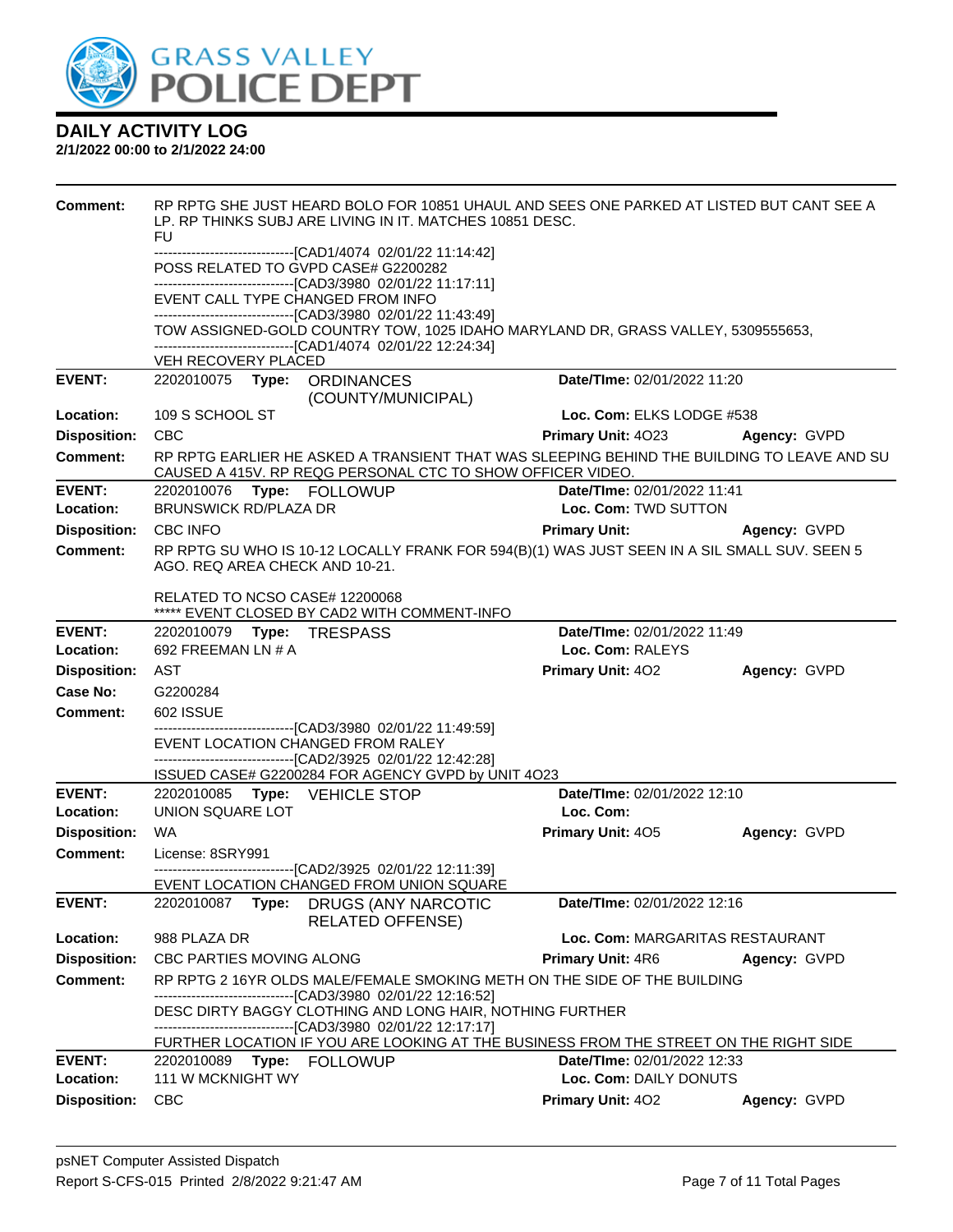

| CONTACT MADE, CBC<br><b>EVENT:</b><br>Date/TIme: 02/01/2022 12:35<br>2202010090 Type: FOOT PATROL<br><b>Disposition:</b><br><b>CBC</b><br>Primary Unit: 4017<br>Agency: GVPD<br><b>Comment:</b><br><b>EVENT:</b><br>2202010099<br><b>SUSPICIOUS CIRCUMSTANCE</b><br>Date/TIme: 02/01/2022 13:04<br>Type:<br>(VEHICLE, PERSON<br>Loc. Com:<br>Location:<br><b>BERRYHILL DR</b><br><b>Disposition:</b><br><b>CNOP</b><br>Primary Unit: 4023<br>Agency: GVPD<br><b>Comment:</b><br>RP CALLING FROM RIVERBANK CA RPTG SHE JUST GOT A VM FROM HER FRIEND THAT IS CURRENTLY IN<br>DETROIT THAT SHE KILLED SOMEONE IN GRASS VALLEY APPROX 1 YR AGO.<br>--------------------[4O21/MDT 02/01/22 14:00]<br>RP SAID FRIEND HAS A HISTORY OF MH ISSUES AND HAS BEEN 5150. RP SAID SHE KILLED SOMEONE ON<br>VM MESSAGE BUT GAVE NO FURTHER DETAILS.<br>------------------------------[4O21/MDT 02/01/22 14:05]<br>RP CALLED THE NUMBER BACK AND IT WAS TRACED TO A DETROIT MENTAL HEALTH CLINIC<br><b>EVENT:</b><br>Date/TIme: 02/01/2022 13:07<br>2202010100 Type:<br>911<br>UNKNOWN/HANGUPS, ABANS<br>Location:<br>Loc. Com:<br>LAT: 39.23367400 LONG: -121.055935<br><b>Disposition:</b><br><b>HBD</b><br><b>Primary Unit:</b><br>Agency: GVPD<br>Comment:<br>911 ABAN UNABLE TO CB<br><b>EVENT:</b><br>Date/TIme: 02/01/2022 13:09<br>2202010101 Type: FOOT PATROL<br>CBC CAMP LOCATED, 98T<br><b>Disposition:</b><br>Primary Unit: 4017<br>Agency: GVPD<br><b>Comment:</b><br><b>EVENT:</b><br>Date/TIme: 02/01/2022 13:30<br>2202010104<br><b>FOLLOWUP</b><br>Type:<br><b>11761 RIDGE RD</b><br>Loc. Com: NUHS<br>Location:<br><b>Disposition:</b><br><b>CBC</b><br>Primary Unit: 4023<br>Agency: GVPD<br><b>Comment:</b><br>--------------------------------[CAD2/3925 02/01/22 13:33:58]<br>EVENT LOCATION CHANGED FROM NEVADA UNION HS<br>Date/TIme: 02/01/2022 14:14<br><b>EVENT:</b><br>2202010113 Type: 911 UNKNOWN<br>(HANGUPS, ABAN'S)<br>Location:<br>625 ESKATON CR # 359<br>Loc. Com: ESKATON VILLAGE<br><b>Disposition:</b><br><b>Primary Unit:</b><br><b>HBD STAFF WILL ASSIST</b><br>Agency: GVPD<br><b>Comment:</b><br>911 MISDIAL. ELDERLY MALE TRYING TO DIAL 9-1-800<br>------------------------------[CAD2/3925 02/01/22 14:16:22]<br>10-39 STAFF WHO WILL ASSIST RP<br>***** EVENT CLOSED BY CAD2 WITH COMMENT-STAFF WILL ASSIST<br><b>EVENT:</b><br><b>SUSPICIOUS CIRCUMSTANCE</b><br>Date/TIme: 02/01/2022 14:37<br>2202010116<br>Type:<br>(VEHICLE, PERSON<br>Location:<br><b>WOLF CREEK TRAIL</b><br>Loc. Com: NEAR TRL HEAD NEAR THE ASHPALT<br><b>Disposition:</b><br>RPT 98T<br><b>Primary Unit: 4017</b><br>Agency: GVPD<br>Case No:<br>G2200285<br><b>Comment:</b><br>RP RPTG SOMEONES CAMP WAS STREWN ABOUT, RP AVAIL FOR MORE INFO ON LOCATION<br>-------------------------------[CAD2/3925 02/01/22 15:07:35]<br>ISSUED CASE# G2200285 FOR AGENCY GVPD by UNIT 4O17<br>Date/TIme: 02/01/2022 14:53<br><b>EVENT:</b><br>2202010118 Type: ALARMS (SILENT, AUDIBLE,<br><b>COMMERCIAL, RES</b><br>Location:<br>1012 SUTTON WY<br>Loc. Com: GOLD COUNTRY CONFERENCE<br><b>CENTER</b> | <b>Comment:</b>     | REQG 1021 ISSUED CASE# G2200042 FOR AGENCY GVPD by UNIT 402<br>-----------------------[4O2/MDT 02/01/22 13:20] |  |  |                    |              |
|----------------------------------------------------------------------------------------------------------------------------------------------------------------------------------------------------------------------------------------------------------------------------------------------------------------------------------------------------------------------------------------------------------------------------------------------------------------------------------------------------------------------------------------------------------------------------------------------------------------------------------------------------------------------------------------------------------------------------------------------------------------------------------------------------------------------------------------------------------------------------------------------------------------------------------------------------------------------------------------------------------------------------------------------------------------------------------------------------------------------------------------------------------------------------------------------------------------------------------------------------------------------------------------------------------------------------------------------------------------------------------------------------------------------------------------------------------------------------------------------------------------------------------------------------------------------------------------------------------------------------------------------------------------------------------------------------------------------------------------------------------------------------------------------------------------------------------------------------------------------------------------------------------------------------------------------------------------------------------------------------------------------------------------------------------------------------------------------------------------------------------------------------------------------------------------------------------------------------------------------------------------------------------------------------------------------------------------------------------------------------------------------------------------------------------------------------------------------------------------------------------------------------------------------------------------------------------------------------------------------------------------------------------------------------------------------------------------------------------------------------------------------------------------------------------------------------------------------------------------------------------------------------------------------------------------------------------------------------------------------------------------------------------------------------------------------------------------------------------|---------------------|----------------------------------------------------------------------------------------------------------------|--|--|--------------------|--------------|
|                                                                                                                                                                                                                                                                                                                                                                                                                                                                                                                                                                                                                                                                                                                                                                                                                                                                                                                                                                                                                                                                                                                                                                                                                                                                                                                                                                                                                                                                                                                                                                                                                                                                                                                                                                                                                                                                                                                                                                                                                                                                                                                                                                                                                                                                                                                                                                                                                                                                                                                                                                                                                                                                                                                                                                                                                                                                                                                                                                                                                                                                                                          |                     |                                                                                                                |  |  |                    |              |
|                                                                                                                                                                                                                                                                                                                                                                                                                                                                                                                                                                                                                                                                                                                                                                                                                                                                                                                                                                                                                                                                                                                                                                                                                                                                                                                                                                                                                                                                                                                                                                                                                                                                                                                                                                                                                                                                                                                                                                                                                                                                                                                                                                                                                                                                                                                                                                                                                                                                                                                                                                                                                                                                                                                                                                                                                                                                                                                                                                                                                                                                                                          |                     |                                                                                                                |  |  |                    |              |
|                                                                                                                                                                                                                                                                                                                                                                                                                                                                                                                                                                                                                                                                                                                                                                                                                                                                                                                                                                                                                                                                                                                                                                                                                                                                                                                                                                                                                                                                                                                                                                                                                                                                                                                                                                                                                                                                                                                                                                                                                                                                                                                                                                                                                                                                                                                                                                                                                                                                                                                                                                                                                                                                                                                                                                                                                                                                                                                                                                                                                                                                                                          |                     |                                                                                                                |  |  |                    |              |
|                                                                                                                                                                                                                                                                                                                                                                                                                                                                                                                                                                                                                                                                                                                                                                                                                                                                                                                                                                                                                                                                                                                                                                                                                                                                                                                                                                                                                                                                                                                                                                                                                                                                                                                                                                                                                                                                                                                                                                                                                                                                                                                                                                                                                                                                                                                                                                                                                                                                                                                                                                                                                                                                                                                                                                                                                                                                                                                                                                                                                                                                                                          |                     |                                                                                                                |  |  |                    |              |
|                                                                                                                                                                                                                                                                                                                                                                                                                                                                                                                                                                                                                                                                                                                                                                                                                                                                                                                                                                                                                                                                                                                                                                                                                                                                                                                                                                                                                                                                                                                                                                                                                                                                                                                                                                                                                                                                                                                                                                                                                                                                                                                                                                                                                                                                                                                                                                                                                                                                                                                                                                                                                                                                                                                                                                                                                                                                                                                                                                                                                                                                                                          |                     |                                                                                                                |  |  |                    |              |
|                                                                                                                                                                                                                                                                                                                                                                                                                                                                                                                                                                                                                                                                                                                                                                                                                                                                                                                                                                                                                                                                                                                                                                                                                                                                                                                                                                                                                                                                                                                                                                                                                                                                                                                                                                                                                                                                                                                                                                                                                                                                                                                                                                                                                                                                                                                                                                                                                                                                                                                                                                                                                                                                                                                                                                                                                                                                                                                                                                                                                                                                                                          |                     |                                                                                                                |  |  |                    |              |
|                                                                                                                                                                                                                                                                                                                                                                                                                                                                                                                                                                                                                                                                                                                                                                                                                                                                                                                                                                                                                                                                                                                                                                                                                                                                                                                                                                                                                                                                                                                                                                                                                                                                                                                                                                                                                                                                                                                                                                                                                                                                                                                                                                                                                                                                                                                                                                                                                                                                                                                                                                                                                                                                                                                                                                                                                                                                                                                                                                                                                                                                                                          |                     |                                                                                                                |  |  |                    |              |
|                                                                                                                                                                                                                                                                                                                                                                                                                                                                                                                                                                                                                                                                                                                                                                                                                                                                                                                                                                                                                                                                                                                                                                                                                                                                                                                                                                                                                                                                                                                                                                                                                                                                                                                                                                                                                                                                                                                                                                                                                                                                                                                                                                                                                                                                                                                                                                                                                                                                                                                                                                                                                                                                                                                                                                                                                                                                                                                                                                                                                                                                                                          |                     |                                                                                                                |  |  |                    |              |
|                                                                                                                                                                                                                                                                                                                                                                                                                                                                                                                                                                                                                                                                                                                                                                                                                                                                                                                                                                                                                                                                                                                                                                                                                                                                                                                                                                                                                                                                                                                                                                                                                                                                                                                                                                                                                                                                                                                                                                                                                                                                                                                                                                                                                                                                                                                                                                                                                                                                                                                                                                                                                                                                                                                                                                                                                                                                                                                                                                                                                                                                                                          |                     |                                                                                                                |  |  |                    |              |
|                                                                                                                                                                                                                                                                                                                                                                                                                                                                                                                                                                                                                                                                                                                                                                                                                                                                                                                                                                                                                                                                                                                                                                                                                                                                                                                                                                                                                                                                                                                                                                                                                                                                                                                                                                                                                                                                                                                                                                                                                                                                                                                                                                                                                                                                                                                                                                                                                                                                                                                                                                                                                                                                                                                                                                                                                                                                                                                                                                                                                                                                                                          |                     |                                                                                                                |  |  |                    |              |
|                                                                                                                                                                                                                                                                                                                                                                                                                                                                                                                                                                                                                                                                                                                                                                                                                                                                                                                                                                                                                                                                                                                                                                                                                                                                                                                                                                                                                                                                                                                                                                                                                                                                                                                                                                                                                                                                                                                                                                                                                                                                                                                                                                                                                                                                                                                                                                                                                                                                                                                                                                                                                                                                                                                                                                                                                                                                                                                                                                                                                                                                                                          |                     |                                                                                                                |  |  |                    |              |
|                                                                                                                                                                                                                                                                                                                                                                                                                                                                                                                                                                                                                                                                                                                                                                                                                                                                                                                                                                                                                                                                                                                                                                                                                                                                                                                                                                                                                                                                                                                                                                                                                                                                                                                                                                                                                                                                                                                                                                                                                                                                                                                                                                                                                                                                                                                                                                                                                                                                                                                                                                                                                                                                                                                                                                                                                                                                                                                                                                                                                                                                                                          |                     |                                                                                                                |  |  |                    |              |
|                                                                                                                                                                                                                                                                                                                                                                                                                                                                                                                                                                                                                                                                                                                                                                                                                                                                                                                                                                                                                                                                                                                                                                                                                                                                                                                                                                                                                                                                                                                                                                                                                                                                                                                                                                                                                                                                                                                                                                                                                                                                                                                                                                                                                                                                                                                                                                                                                                                                                                                                                                                                                                                                                                                                                                                                                                                                                                                                                                                                                                                                                                          |                     |                                                                                                                |  |  |                    |              |
|                                                                                                                                                                                                                                                                                                                                                                                                                                                                                                                                                                                                                                                                                                                                                                                                                                                                                                                                                                                                                                                                                                                                                                                                                                                                                                                                                                                                                                                                                                                                                                                                                                                                                                                                                                                                                                                                                                                                                                                                                                                                                                                                                                                                                                                                                                                                                                                                                                                                                                                                                                                                                                                                                                                                                                                                                                                                                                                                                                                                                                                                                                          |                     |                                                                                                                |  |  |                    |              |
|                                                                                                                                                                                                                                                                                                                                                                                                                                                                                                                                                                                                                                                                                                                                                                                                                                                                                                                                                                                                                                                                                                                                                                                                                                                                                                                                                                                                                                                                                                                                                                                                                                                                                                                                                                                                                                                                                                                                                                                                                                                                                                                                                                                                                                                                                                                                                                                                                                                                                                                                                                                                                                                                                                                                                                                                                                                                                                                                                                                                                                                                                                          |                     |                                                                                                                |  |  |                    |              |
|                                                                                                                                                                                                                                                                                                                                                                                                                                                                                                                                                                                                                                                                                                                                                                                                                                                                                                                                                                                                                                                                                                                                                                                                                                                                                                                                                                                                                                                                                                                                                                                                                                                                                                                                                                                                                                                                                                                                                                                                                                                                                                                                                                                                                                                                                                                                                                                                                                                                                                                                                                                                                                                                                                                                                                                                                                                                                                                                                                                                                                                                                                          |                     |                                                                                                                |  |  |                    |              |
|                                                                                                                                                                                                                                                                                                                                                                                                                                                                                                                                                                                                                                                                                                                                                                                                                                                                                                                                                                                                                                                                                                                                                                                                                                                                                                                                                                                                                                                                                                                                                                                                                                                                                                                                                                                                                                                                                                                                                                                                                                                                                                                                                                                                                                                                                                                                                                                                                                                                                                                                                                                                                                                                                                                                                                                                                                                                                                                                                                                                                                                                                                          |                     |                                                                                                                |  |  |                    |              |
|                                                                                                                                                                                                                                                                                                                                                                                                                                                                                                                                                                                                                                                                                                                                                                                                                                                                                                                                                                                                                                                                                                                                                                                                                                                                                                                                                                                                                                                                                                                                                                                                                                                                                                                                                                                                                                                                                                                                                                                                                                                                                                                                                                                                                                                                                                                                                                                                                                                                                                                                                                                                                                                                                                                                                                                                                                                                                                                                                                                                                                                                                                          |                     |                                                                                                                |  |  |                    |              |
|                                                                                                                                                                                                                                                                                                                                                                                                                                                                                                                                                                                                                                                                                                                                                                                                                                                                                                                                                                                                                                                                                                                                                                                                                                                                                                                                                                                                                                                                                                                                                                                                                                                                                                                                                                                                                                                                                                                                                                                                                                                                                                                                                                                                                                                                                                                                                                                                                                                                                                                                                                                                                                                                                                                                                                                                                                                                                                                                                                                                                                                                                                          |                     |                                                                                                                |  |  |                    |              |
|                                                                                                                                                                                                                                                                                                                                                                                                                                                                                                                                                                                                                                                                                                                                                                                                                                                                                                                                                                                                                                                                                                                                                                                                                                                                                                                                                                                                                                                                                                                                                                                                                                                                                                                                                                                                                                                                                                                                                                                                                                                                                                                                                                                                                                                                                                                                                                                                                                                                                                                                                                                                                                                                                                                                                                                                                                                                                                                                                                                                                                                                                                          |                     |                                                                                                                |  |  |                    |              |
|                                                                                                                                                                                                                                                                                                                                                                                                                                                                                                                                                                                                                                                                                                                                                                                                                                                                                                                                                                                                                                                                                                                                                                                                                                                                                                                                                                                                                                                                                                                                                                                                                                                                                                                                                                                                                                                                                                                                                                                                                                                                                                                                                                                                                                                                                                                                                                                                                                                                                                                                                                                                                                                                                                                                                                                                                                                                                                                                                                                                                                                                                                          |                     |                                                                                                                |  |  |                    |              |
|                                                                                                                                                                                                                                                                                                                                                                                                                                                                                                                                                                                                                                                                                                                                                                                                                                                                                                                                                                                                                                                                                                                                                                                                                                                                                                                                                                                                                                                                                                                                                                                                                                                                                                                                                                                                                                                                                                                                                                                                                                                                                                                                                                                                                                                                                                                                                                                                                                                                                                                                                                                                                                                                                                                                                                                                                                                                                                                                                                                                                                                                                                          |                     |                                                                                                                |  |  |                    |              |
|                                                                                                                                                                                                                                                                                                                                                                                                                                                                                                                                                                                                                                                                                                                                                                                                                                                                                                                                                                                                                                                                                                                                                                                                                                                                                                                                                                                                                                                                                                                                                                                                                                                                                                                                                                                                                                                                                                                                                                                                                                                                                                                                                                                                                                                                                                                                                                                                                                                                                                                                                                                                                                                                                                                                                                                                                                                                                                                                                                                                                                                                                                          |                     |                                                                                                                |  |  |                    |              |
|                                                                                                                                                                                                                                                                                                                                                                                                                                                                                                                                                                                                                                                                                                                                                                                                                                                                                                                                                                                                                                                                                                                                                                                                                                                                                                                                                                                                                                                                                                                                                                                                                                                                                                                                                                                                                                                                                                                                                                                                                                                                                                                                                                                                                                                                                                                                                                                                                                                                                                                                                                                                                                                                                                                                                                                                                                                                                                                                                                                                                                                                                                          |                     |                                                                                                                |  |  |                    |              |
|                                                                                                                                                                                                                                                                                                                                                                                                                                                                                                                                                                                                                                                                                                                                                                                                                                                                                                                                                                                                                                                                                                                                                                                                                                                                                                                                                                                                                                                                                                                                                                                                                                                                                                                                                                                                                                                                                                                                                                                                                                                                                                                                                                                                                                                                                                                                                                                                                                                                                                                                                                                                                                                                                                                                                                                                                                                                                                                                                                                                                                                                                                          |                     |                                                                                                                |  |  |                    |              |
|                                                                                                                                                                                                                                                                                                                                                                                                                                                                                                                                                                                                                                                                                                                                                                                                                                                                                                                                                                                                                                                                                                                                                                                                                                                                                                                                                                                                                                                                                                                                                                                                                                                                                                                                                                                                                                                                                                                                                                                                                                                                                                                                                                                                                                                                                                                                                                                                                                                                                                                                                                                                                                                                                                                                                                                                                                                                                                                                                                                                                                                                                                          |                     |                                                                                                                |  |  |                    |              |
|                                                                                                                                                                                                                                                                                                                                                                                                                                                                                                                                                                                                                                                                                                                                                                                                                                                                                                                                                                                                                                                                                                                                                                                                                                                                                                                                                                                                                                                                                                                                                                                                                                                                                                                                                                                                                                                                                                                                                                                                                                                                                                                                                                                                                                                                                                                                                                                                                                                                                                                                                                                                                                                                                                                                                                                                                                                                                                                                                                                                                                                                                                          |                     |                                                                                                                |  |  |                    |              |
|                                                                                                                                                                                                                                                                                                                                                                                                                                                                                                                                                                                                                                                                                                                                                                                                                                                                                                                                                                                                                                                                                                                                                                                                                                                                                                                                                                                                                                                                                                                                                                                                                                                                                                                                                                                                                                                                                                                                                                                                                                                                                                                                                                                                                                                                                                                                                                                                                                                                                                                                                                                                                                                                                                                                                                                                                                                                                                                                                                                                                                                                                                          |                     |                                                                                                                |  |  |                    |              |
|                                                                                                                                                                                                                                                                                                                                                                                                                                                                                                                                                                                                                                                                                                                                                                                                                                                                                                                                                                                                                                                                                                                                                                                                                                                                                                                                                                                                                                                                                                                                                                                                                                                                                                                                                                                                                                                                                                                                                                                                                                                                                                                                                                                                                                                                                                                                                                                                                                                                                                                                                                                                                                                                                                                                                                                                                                                                                                                                                                                                                                                                                                          |                     |                                                                                                                |  |  |                    |              |
|                                                                                                                                                                                                                                                                                                                                                                                                                                                                                                                                                                                                                                                                                                                                                                                                                                                                                                                                                                                                                                                                                                                                                                                                                                                                                                                                                                                                                                                                                                                                                                                                                                                                                                                                                                                                                                                                                                                                                                                                                                                                                                                                                                                                                                                                                                                                                                                                                                                                                                                                                                                                                                                                                                                                                                                                                                                                                                                                                                                                                                                                                                          |                     |                                                                                                                |  |  |                    |              |
|                                                                                                                                                                                                                                                                                                                                                                                                                                                                                                                                                                                                                                                                                                                                                                                                                                                                                                                                                                                                                                                                                                                                                                                                                                                                                                                                                                                                                                                                                                                                                                                                                                                                                                                                                                                                                                                                                                                                                                                                                                                                                                                                                                                                                                                                                                                                                                                                                                                                                                                                                                                                                                                                                                                                                                                                                                                                                                                                                                                                                                                                                                          |                     |                                                                                                                |  |  |                    |              |
|                                                                                                                                                                                                                                                                                                                                                                                                                                                                                                                                                                                                                                                                                                                                                                                                                                                                                                                                                                                                                                                                                                                                                                                                                                                                                                                                                                                                                                                                                                                                                                                                                                                                                                                                                                                                                                                                                                                                                                                                                                                                                                                                                                                                                                                                                                                                                                                                                                                                                                                                                                                                                                                                                                                                                                                                                                                                                                                                                                                                                                                                                                          |                     |                                                                                                                |  |  |                    |              |
|                                                                                                                                                                                                                                                                                                                                                                                                                                                                                                                                                                                                                                                                                                                                                                                                                                                                                                                                                                                                                                                                                                                                                                                                                                                                                                                                                                                                                                                                                                                                                                                                                                                                                                                                                                                                                                                                                                                                                                                                                                                                                                                                                                                                                                                                                                                                                                                                                                                                                                                                                                                                                                                                                                                                                                                                                                                                                                                                                                                                                                                                                                          |                     |                                                                                                                |  |  |                    |              |
|                                                                                                                                                                                                                                                                                                                                                                                                                                                                                                                                                                                                                                                                                                                                                                                                                                                                                                                                                                                                                                                                                                                                                                                                                                                                                                                                                                                                                                                                                                                                                                                                                                                                                                                                                                                                                                                                                                                                                                                                                                                                                                                                                                                                                                                                                                                                                                                                                                                                                                                                                                                                                                                                                                                                                                                                                                                                                                                                                                                                                                                                                                          |                     |                                                                                                                |  |  |                    |              |
|                                                                                                                                                                                                                                                                                                                                                                                                                                                                                                                                                                                                                                                                                                                                                                                                                                                                                                                                                                                                                                                                                                                                                                                                                                                                                                                                                                                                                                                                                                                                                                                                                                                                                                                                                                                                                                                                                                                                                                                                                                                                                                                                                                                                                                                                                                                                                                                                                                                                                                                                                                                                                                                                                                                                                                                                                                                                                                                                                                                                                                                                                                          |                     |                                                                                                                |  |  |                    |              |
|                                                                                                                                                                                                                                                                                                                                                                                                                                                                                                                                                                                                                                                                                                                                                                                                                                                                                                                                                                                                                                                                                                                                                                                                                                                                                                                                                                                                                                                                                                                                                                                                                                                                                                                                                                                                                                                                                                                                                                                                                                                                                                                                                                                                                                                                                                                                                                                                                                                                                                                                                                                                                                                                                                                                                                                                                                                                                                                                                                                                                                                                                                          |                     |                                                                                                                |  |  |                    |              |
| FA MAINT ON SCENE, BUILDING CKD                                                                                                                                                                                                                                                                                                                                                                                                                                                                                                                                                                                                                                                                                                                                                                                                                                                                                                                                                                                                                                                                                                                                                                                                                                                                                                                                                                                                                                                                                                                                                                                                                                                                                                                                                                                                                                                                                                                                                                                                                                                                                                                                                                                                                                                                                                                                                                                                                                                                                                                                                                                                                                                                                                                                                                                                                                                                                                                                                                                                                                                                          | <b>Disposition:</b> |                                                                                                                |  |  | Primary Unit: 4015 | Agency: GVPD |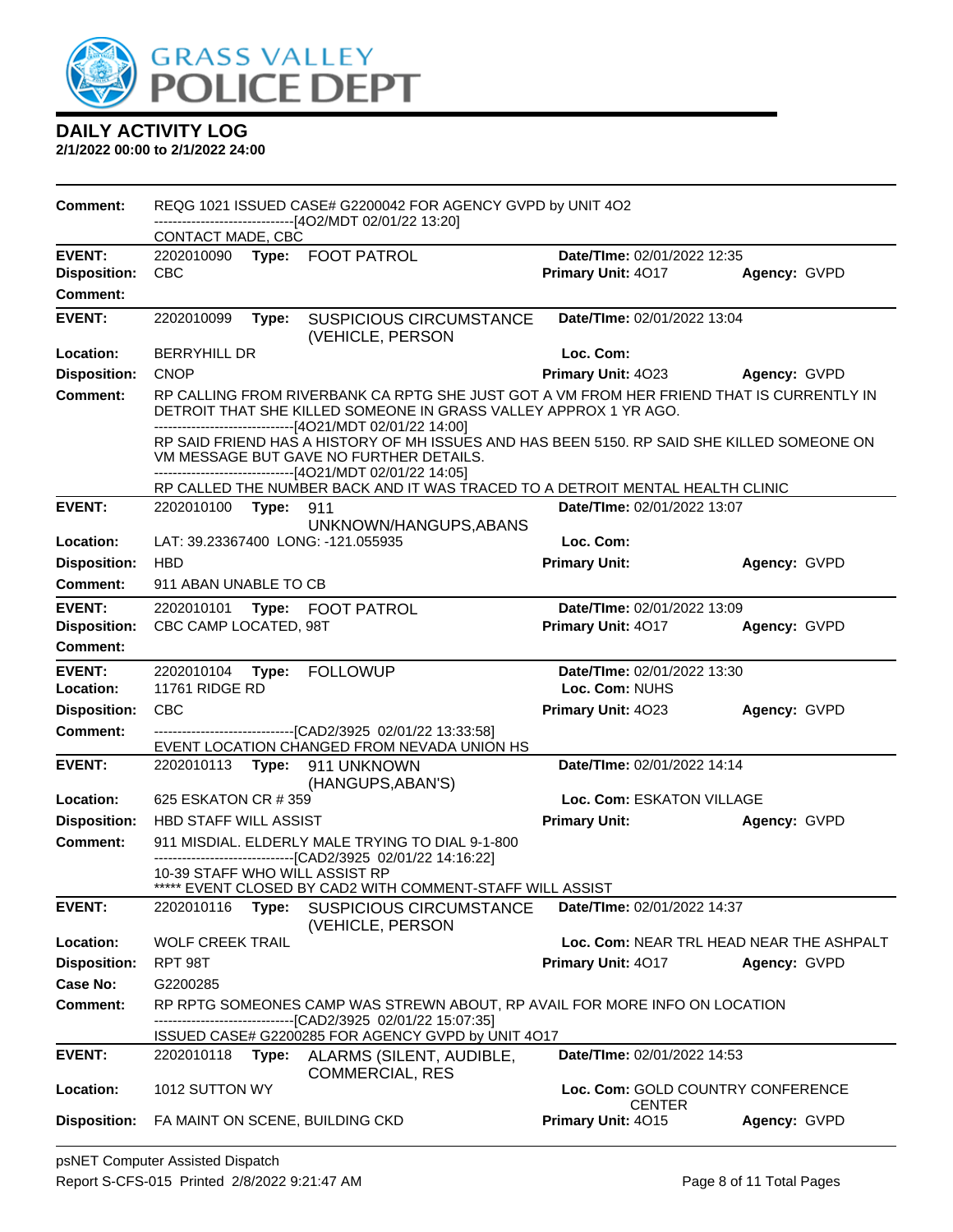

| <b>Comment:</b>                        | <b>AUDIBLE</b><br><b>RESP PENDING</b> |       | WEST SIDE DOOR AND MAIN CONFERENCE ROOM MOTION<br>-------------------------------[CAD3/3980 02/01/22 15:04:33]                                                  |                                           |              |
|----------------------------------------|---------------------------------------|-------|-----------------------------------------------------------------------------------------------------------------------------------------------------------------|-------------------------------------------|--------------|
|                                        |                                       |       | ADD ACTIVATIONS PER THE ALARM/ ADVISED UNIT WAS ONSCENE                                                                                                         |                                           |              |
| <b>EVENT:</b>                          | 2202010120 Type: 911                  |       | UNKNOWN/HANGUPS, ABANS                                                                                                                                          | Date/TIme: 02/01/2022 15:02               |              |
| Location:                              | LAT: 39.21920100 LONG: -121.052352    |       |                                                                                                                                                                 | Loc. Com:                                 |              |
| <b>Disposition:</b>                    | <b>HBD</b>                            |       |                                                                                                                                                                 | <b>Primary Unit:</b>                      | Agency: GVPD |
| Comment:                               |                                       |       | 911 ELDERLY SUBJ ASKED FOR 411/ ADVISED TO HANG UP AND CALL 411                                                                                                 |                                           |              |
| <b>EVENT:</b>                          | 2202010125                            |       | Type: FOOT PATROL                                                                                                                                               | Date/TIme: 02/01/2022 15:22               |              |
| <b>Disposition:</b>                    | CBC 98T                               |       |                                                                                                                                                                 | <b>Primary Unit: 4017</b>                 | Agency: GVPD |
| Comment:                               |                                       |       |                                                                                                                                                                 |                                           |              |
| <b>EVENT:</b>                          |                                       |       | 2202010131 Type: WELFARE CHECK                                                                                                                                  | Date/TIme: 02/01/2022 15:59               |              |
| <b>Location:</b>                       | 2054 NEVADA CITY HIGHWAY              |       |                                                                                                                                                                 | Loc. Com: SAVE MART P LOT CLOSER TO       |              |
|                                        | <b>CBC</b>                            |       |                                                                                                                                                                 | SUBWAY SIDE<br>Primary Unit: 4015         |              |
| <b>Disposition:</b><br><b>Comment:</b> |                                       |       | RP RPTG FEMALE IN THE DRIVERS SEAT OF A BLK HONDA SLAMMING HER HEAD ON HER STEERING                                                                             |                                           | Agency: GVPD |
|                                        |                                       |       | WHEEL. FEMALE HAS SORES ALL OVER HER FACE<br>--------------------------------[CAD3/3980 02/01/22 16:01:05]                                                      |                                           |              |
|                                        |                                       |       | POSS PARTIAL LP STARTING WITH 8CZA                                                                                                                              |                                           |              |
|                                        |                                       |       | -------------------------------[CAD3/3980 02/01/22 16:06:23]<br>VEH IS NOW IN THE DUTCH BROTHERS LINE BEHIND THE NCSO PATROL CAR                                |                                           |              |
| <b>EVENT:</b>                          |                                       |       | 2202010132 Type: FOOT PATROL                                                                                                                                    | Date/TIme: 02/01/2022 16:06               |              |
| Location:                              |                                       |       | IDAHO MARYLAND RD/CENTENNIAL DR                                                                                                                                 | Loc. Com:                                 |              |
| <b>Disposition:</b>                    | <b>CBC</b>                            |       |                                                                                                                                                                 | Primary Unit: 4017                        | Agency: GVPD |
| <b>Comment:</b>                        |                                       |       | --------------------------------[CAD2/3925 02/01/22 16:13:16]                                                                                                   |                                           |              |
|                                        |                                       |       | EVENT LOCATION CHANGED FROM IDAHO MARYLAND RD /CENTENNIAL                                                                                                       |                                           |              |
| <b>EVENT:</b>                          |                                       |       | 2202010133 Type: COMMUNITY POLICING<br><b>ACTION</b>                                                                                                            | Date/TIme: 02/01/2022 16:11               |              |
| <b>Disposition:</b>                    | <b>CBC</b>                            |       |                                                                                                                                                                 | <b>Primary Unit: 402</b>                  | Agency: GVPD |
| <b>Comment:</b>                        |                                       |       |                                                                                                                                                                 |                                           |              |
| <b>EVENT:</b>                          | 2202010134                            |       | Type: VEH CITES, VIN, TOWS, DUI                                                                                                                                 | Date/TIme: 02/01/2022 16:23               |              |
| Location:                              | 2054 NEVADA CITY HIGHWAY              |       |                                                                                                                                                                 | Loc. Com: SAVE MART BY CESARS QUICK       |              |
| <b>Disposition:</b>                    | HBD BEAT INFO PER 4D16                |       |                                                                                                                                                                 | <b>LUNCH</b><br><b>Primary Unit: 4015</b> | Agency: GVPD |
| <b>Comment:</b>                        |                                       |       | RP RPTG BLU FORD TRUCK LP 22180K2 PARKED IN HANDICAP SPOT                                                                                                       |                                           |              |
|                                        |                                       |       | -------------------------------[CAD3/3980_02/01/22 16:24:56]<br>28 PROVIDED DOES NOT MEET DESCRIBED VEH<br>EVENT CLOSED BY CAD3 WITH COMMENT-BEAT INFO PER 4D16 |                                           |              |
| <b>EVENT:</b>                          | 2202010137                            | Type: | DISTURBANCE (NOISE,<br>MUSIC, VERBAL, BARKI                                                                                                                     | Date/TIme: 02/01/2022 16:42               |              |
| Location:                              | 158 MILL ST                           |       |                                                                                                                                                                 | Loc. Com: GARYS PLACE 530 272 5509        |              |
| <b>Disposition:</b>                    |                                       |       | CBC C4. NEG INJURY. WILL KEEP IT DOWN                                                                                                                           | Primary Unit: 4023                        | Agency: GVPD |
| <b>Comment:</b>                        | DRINKING A BEER                       |       | 911 MALE SCREAMING AT PEOPLE AND ABUSING HIS PUPPY, CURRENTLY SITTING INF THE BUSINESS                                                                          |                                           |              |
|                                        |                                       |       | ------[CAD3/3980 02/01/22 16:43:37]<br>MALE HAS A LARGE BAG, JEAN HAT W/ RED HOOD, IS STANDING UP GETTING READY TO LEAVE                                        |                                           |              |
| <b>EVENT:</b>                          | 2202010141                            | Type: | TRAFFIC (DUI, PARKING,<br>SPEED, HAZ                                                                                                                            | Date/TIme: 02/01/2022 16:57               |              |
| <b>Location:</b>                       | SO AUBURN ST/NEAL ST                  |       |                                                                                                                                                                 | Loc. Com:                                 |              |
| <b>Disposition:</b>                    | <b>UTL</b>                            |       |                                                                                                                                                                 | Primary Unit: 4D16                        | Agency: GVPD |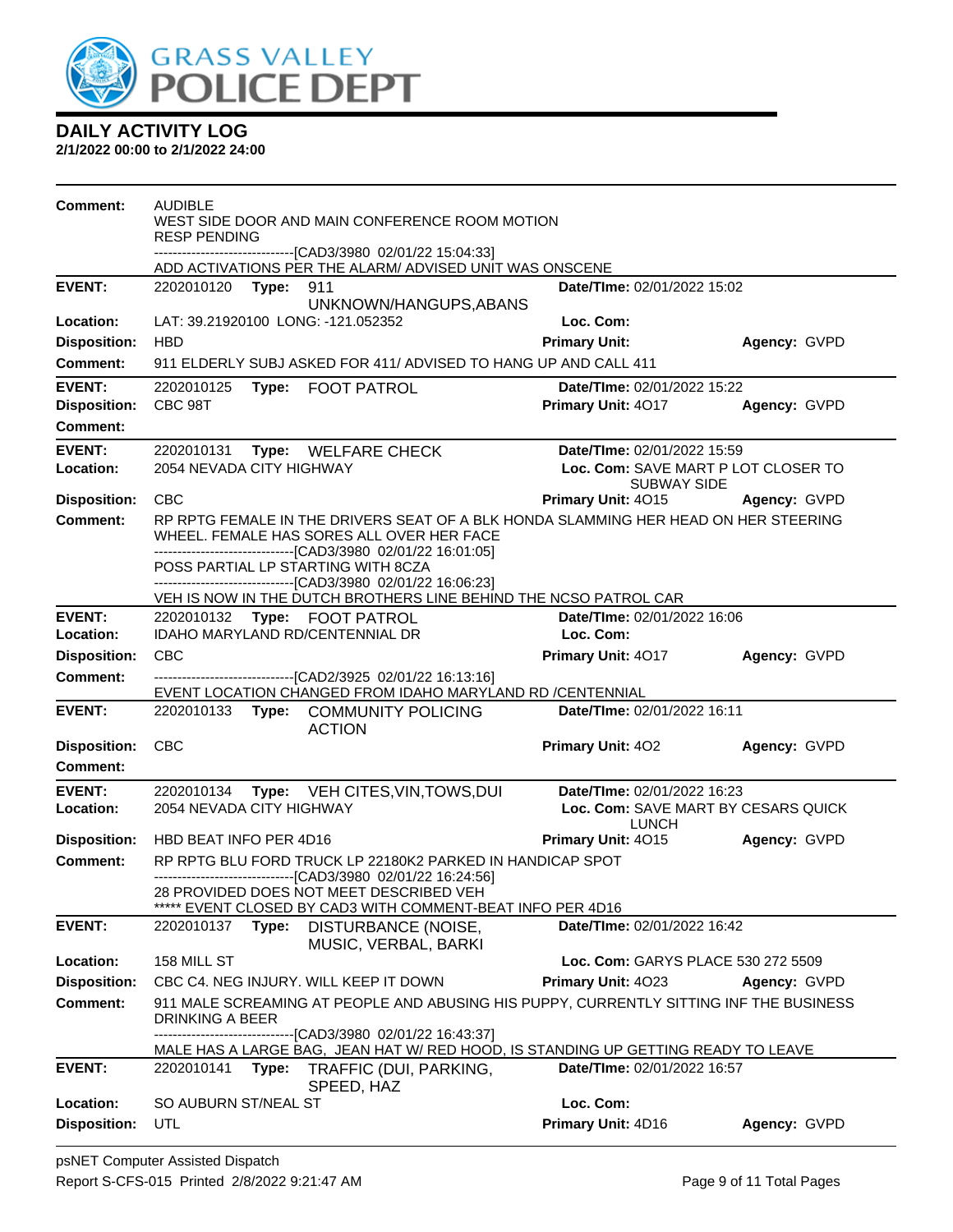

| Comment:                               | --------------------------------[CAD1/4074_02/01/22 16:57:23]<br>EVENT LOCATION CHANGED FROM SOUTH AUBURN / NEAL                                                                                                                                                                                       |                                  |              |
|----------------------------------------|--------------------------------------------------------------------------------------------------------------------------------------------------------------------------------------------------------------------------------------------------------------------------------------------------------|----------------------------------|--------------|
| <b>EVENT:</b>                          | 2202010142 Type: 911 UNKNOWN                                                                                                                                                                                                                                                                           | Date/TIme: 02/01/2022 17:11      |              |
| Location:                              | (HANGUPS, ABAN'S)<br>GLENWOOD RD/NEVADA CITY HY                                                                                                                                                                                                                                                        | Loc. Com:                        |              |
| <b>Disposition:</b>                    | <b>HBD</b>                                                                                                                                                                                                                                                                                             | <b>Primary Unit:</b>             | Agency: GVPD |
| <b>Comment:</b>                        | 911 ACCIDENTAL, C4<br>***** EVENT CLOSED BY CAD1                                                                                                                                                                                                                                                       |                                  |              |
| <b>EVENT:</b>                          | 2202010145<br>Type: 911 UNKNOWN                                                                                                                                                                                                                                                                        | Date/TIme: 02/01/2022 17:31      |              |
|                                        | (HANGUPS, ABAN'S)                                                                                                                                                                                                                                                                                      |                                  |              |
| Location:                              | LAT: 39.22769300 LONG: -121.035004                                                                                                                                                                                                                                                                     | Loc. Com:                        |              |
| <b>Disposition:</b>                    | <b>HBD</b>                                                                                                                                                                                                                                                                                             | <b>Primary Unit:</b>             | Agency: GVPD |
| <b>Comment:</b>                        | 911 OPEN LINE<br>-------[CAD3/3980_02/01/22 17:32:44]                                                                                                                                                                                                                                                  |                                  |              |
|                                        | MSG LEFT ON CB<br>***** EVENT CLOSED BY CAD1                                                                                                                                                                                                                                                           |                                  |              |
| <b>EVENT:</b>                          | Type: SUSPICIOUS CIRCUMSTANCE<br>2202010155<br>(VEHICLE, PERSON                                                                                                                                                                                                                                        | Date/TIme: 02/01/2022 18:34      |              |
| Location:                              | 126 IDAHO MARYLAND RD                                                                                                                                                                                                                                                                                  | Loc. Com: RIEBES 530 273 4000    |              |
| <b>Disposition:</b>                    | CBC C4. VOLUNTARY COMPLIANCE                                                                                                                                                                                                                                                                           | Primary Unit: 4D16               | Agency: GVPD |
| <b>Comment:</b>                        | EMPLOYEE RPTG SUS MALE SUBJ IN SIL HONDA ACCORD NO LP HANGING OUT IN THE PARKING LOT. RP<br>ADV SUBJ HAS BEEN THERE A LOT LATELY AND SOMETIMES YELLS AT PEOPLE/KIDS. REQ SUBJ BE MOVED<br><b>ALONG</b>                                                                                                 |                                  |              |
| <b>EVENT:</b>                          | 2202010157 Type: VANDALISM                                                                                                                                                                                                                                                                             | Date/TIme: 02/01/2022 19:12      |              |
| Location:                              | 570 FREEMAN LN                                                                                                                                                                                                                                                                                         | Loc. Com: LES SCHWAB TIRE CENTER |              |
| <b>Disposition:</b>                    | PEN CBC PENDING SURVEILLANCE FOOTAGE                                                                                                                                                                                                                                                                   |                                  |              |
|                                        |                                                                                                                                                                                                                                                                                                        | <b>Primary Unit: 4022</b>        | Agency: GVPD |
| Comment:                               | <b>REVIEW</b><br>RP RPTG COLD 594 TO WHI ENCLOSED TRAILER. UNK WHEN IT OCCD                                                                                                                                                                                                                            |                                  |              |
|                                        | ------------------------[CAD3/4051_02/01/22 19:13:26]<br>RP WILL BE THER FOR NEXT 5-10. OTHERWISE REQG 1021                                                                                                                                                                                            |                                  |              |
|                                        | ----------------------[4O22/MDT 02/01/22 19:23]<br>RP TO REVIEW SURVEILLANCE FOOTAGE FOR SUSPECT INFO/IF RP LOCATES FOOTAGE WITH SUSPECT<br>HE WILL CALL BACK TO FILE REPORT//IF NO FOOTAGE IS LOCATED RP TO FILE ONLINE REPORT//NIGHT<br>SHIFT WILL DO EXTRA PATROLS IN THE AREA//CBC PENDING FOOTAGE |                                  |              |
| <b>EVENT:</b>                          | 2202010162 Type: ALL OTHERS                                                                                                                                                                                                                                                                            | Date/TIme: 02/01/2022 20:04      |              |
| Location:                              | 681 FREEMAN LN                                                                                                                                                                                                                                                                                         | Loc. Com: STARBUCKS              |              |
| <b>Disposition:</b>                    | <b>HBD</b>                                                                                                                                                                                                                                                                                             | <b>Primary Unit:</b>             | Agency: GVPD |
| Comment:                               | 911 XFER TO CALFIRE FOR GAS SMELL INSIDE STORE<br>***** EVENT CLOSED BY CAD1                                                                                                                                                                                                                           |                                  |              |
| <b>EVENT:</b>                          | 2202010163<br>TRAFFIC (DUI, PARKING,<br>Type:<br>SPEED, HAZ                                                                                                                                                                                                                                            | Date/TIme: 02/01/2022 20:11      |              |
| Location:                              | 509 S AUBURN ST                                                                                                                                                                                                                                                                                        | Loc. Com: WINGER, MARK DDS       |              |
| <b>Disposition:</b>                    |                                                                                                                                                                                                                                                                                                        | Primary Unit: 4022               | Agency: GVPD |
| <b>Comment:</b>                        | TRAFFIC CTRL TOW TRUCK BLOCKING<br>-------------------[CAD1/4074_02/01/22_20:12:07]                                                                                                                                                                                                                    |                                  |              |
|                                        | EVENT LOCATION CHANGED FROM 509 S AUBURN                                                                                                                                                                                                                                                               |                                  |              |
| <b>EVENT:</b>                          | Type:<br>2202010168<br>BURGLARY (AUTO,                                                                                                                                                                                                                                                                 | Date/TIme: 02/01/2022 20:39      |              |
| Location:                              | RESIDENCE, COMMERCIAL)<br>218 SO SCHOOL ST                                                                                                                                                                                                                                                             | Loc. Com:                        |              |
|                                        | <b>RPT</b>                                                                                                                                                                                                                                                                                             |                                  |              |
| <b>Disposition:</b><br><b>Case No:</b> | G2200287                                                                                                                                                                                                                                                                                               | Primary Unit: 4D16               | Agency: GVPD |